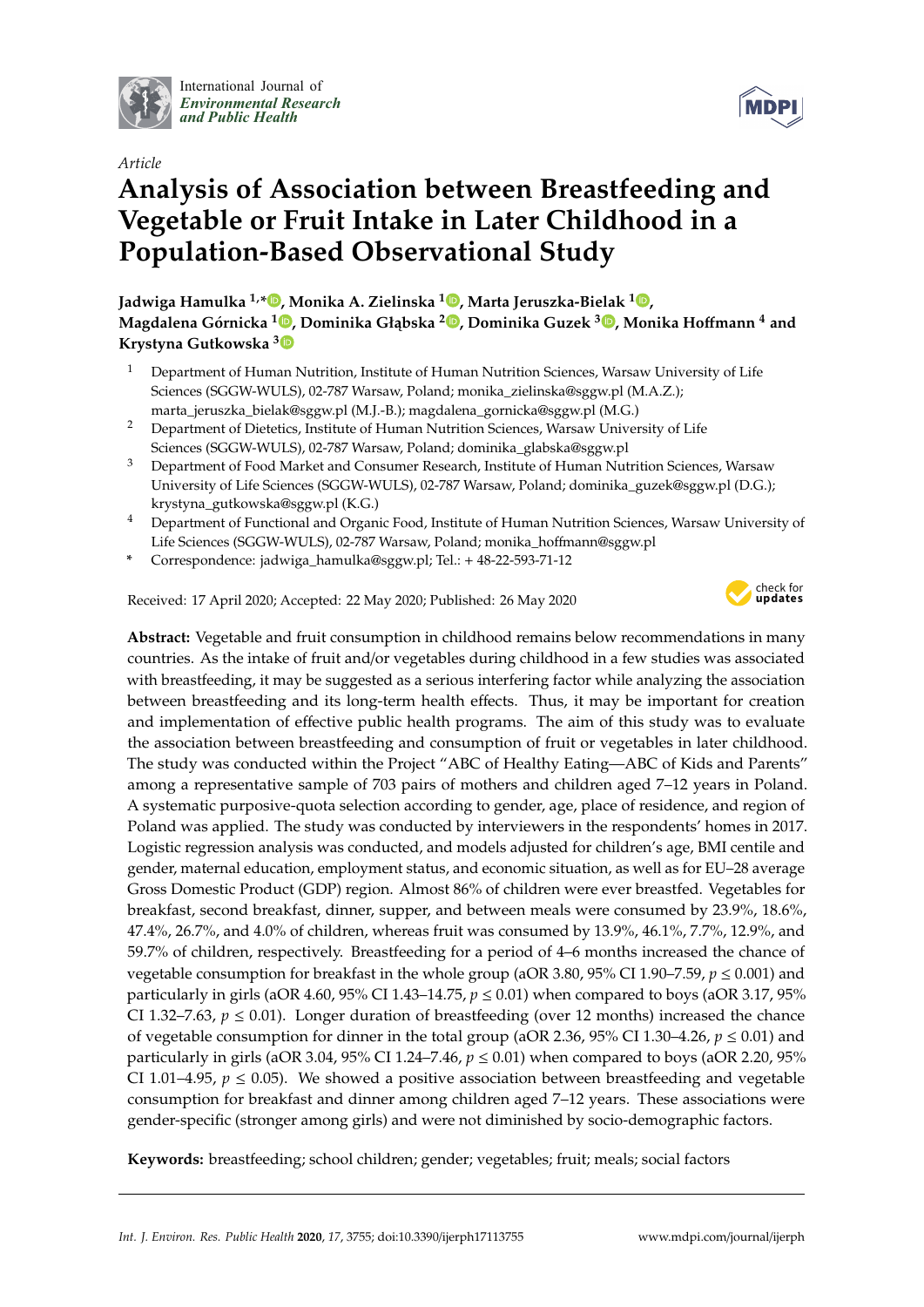#### **1. Introduction**

Taking into account the need for improvement of the nutritional status, growth and development, health, and thus the survival of infants and young children, the World Health Organization (WHO), in cooperation with United Nations Children's Fund (UNICEF), developed the global strategy for infant and young child feeding [\[1\]](#page-16-0). Within the proposed comprehensive strategy, breastfeeding was indicated as one of the most important elements [\[1\]](#page-16-0), which is in agreement with the Innocenti Declaration on the Protection, Promotion, and Support of Breastfeeding by UNICEF [\[2\]](#page-16-1). It results from the fact that during the past decades evidence for the health advantages of breastfeeding has continued to increase, so a specific recommendation to exclusively breastfed for the first six months has been promoted [\[3\]](#page-16-2). It is emphasized that breastfeeding saves more lives than any other preventive intervention and that optimal breastfeeding could each year save the lives of over 820,000 children under the age of 5 years [\[4\]](#page-16-3). It was confirmed by the results of meta-analysis by Sankar et al. [\[5\]](#page-16-4), as they proved that children aged 6–11 and 12–23 months who were not breastfed had 1.8-fold and 2.0-fold respectively higher mortality risk, compared to those who were breastfed.

However, not only short-term effects but also potential long-term effects of breastfeeding are currently listed, and it is stated that it may have a broad effect on the future health in childhood, adolescence, and adulthood. In the recent systematic review and meta-analysis by WHO [\[6\]](#page-16-5), it was specified that breastfeeding was associated with a 24% reduction in overweight and/or obesity, as well as that it was associated with an increase in 3.5 points in normalized intelligence test scores. Similarly, in the meta-analysis by Victora et al. [\[7\]](#page-17-0), it was indicated that breastfeeding may protect against child infections and malocclusion, increase intelligence, and reduce the risk of excessive body mass and diabetes. It was confirmed by other meta-analysis for excessive body mass [\[8,](#page-17-1)[9\]](#page-17-2), intelligence [\[10\]](#page-17-3), and diabetes [\[8\]](#page-17-1).

However, in a number of systematic reviews and meta-analysis presenting long-term benefits associated with breastfeeding, it is emphasized that confounding cannot be ruled out, and it may be an important problem, which is also indicated by WHO [\[6\]](#page-16-5). Especially in the systematic review and meta-analysis by Weng et al. [\[11\]](#page-17-4), not only breastfeeding but also other factors during infancy were indicated as those associated with the childhood overweight. Taking this into account, there is a need to define the associations between breastfeeding and other factors that may confound the observed associations with life-long health effects of breastfeeding. Especially for factors such as dietary patterns and physical activity patterns, which may be also significantly associated with non-communicable diseases and issues such as overweight/obesity, diabetes, and intelligence, the potential confounding is always a consideration [\[12\]](#page-17-5).

In the American study by Perrine et al. [\[13\]](#page-17-6), which was based on the Infant Feeding Practices Study II and Year 6 Follow-Up, it was stated that breastfeeding is associated with a number of healthier dietary patterns at age 6, including intake of water, fruit, and vegetables, while for intake of sugar-sweetened beverages and 100% juice, there was an inverse association. At the same time, in the Brazilian study by Soldateli et al. [\[14\]](#page-17-7), conducted using data from a former randomized clinical trial of adolescent mothers, their children, and maternal grandmothers, it was stated that breastfeeding was positively associated with vegetable intake in children aged 4–7 years but not with the fruit intake. Similarly, in the Danish cohort study by Specht et al. [\[15\]](#page-17-8), based on data from the Healthy Start primary intervention study, the Danish Medical Birth registry, and the Danish Health Visitor's Child Health Database, it was observed that breastfeeding was associated with higher vegetable intake in children aged 2–6 years, but not with the fruit intake. As the intake of fruit and/or vegetables during childhood was associated in a few studies with breastfeeding, it may be suggested as a serious interfering factor while analyzing the association between breastfeeding and long-term health effects. Besides, many covariates may be related to breastfeeding and healthier eating patterns such as maternal education, marital status, parity, poverty/income ratio, etc. [\[13](#page-17-6)[,14\]](#page-17-7). Taking it to account, it is necessary to verify this association also in other countries to indicate if the association between breastfeeding and intake of fruit and/or vegetables is typical or not. The aim of the presented study was to analyze the association between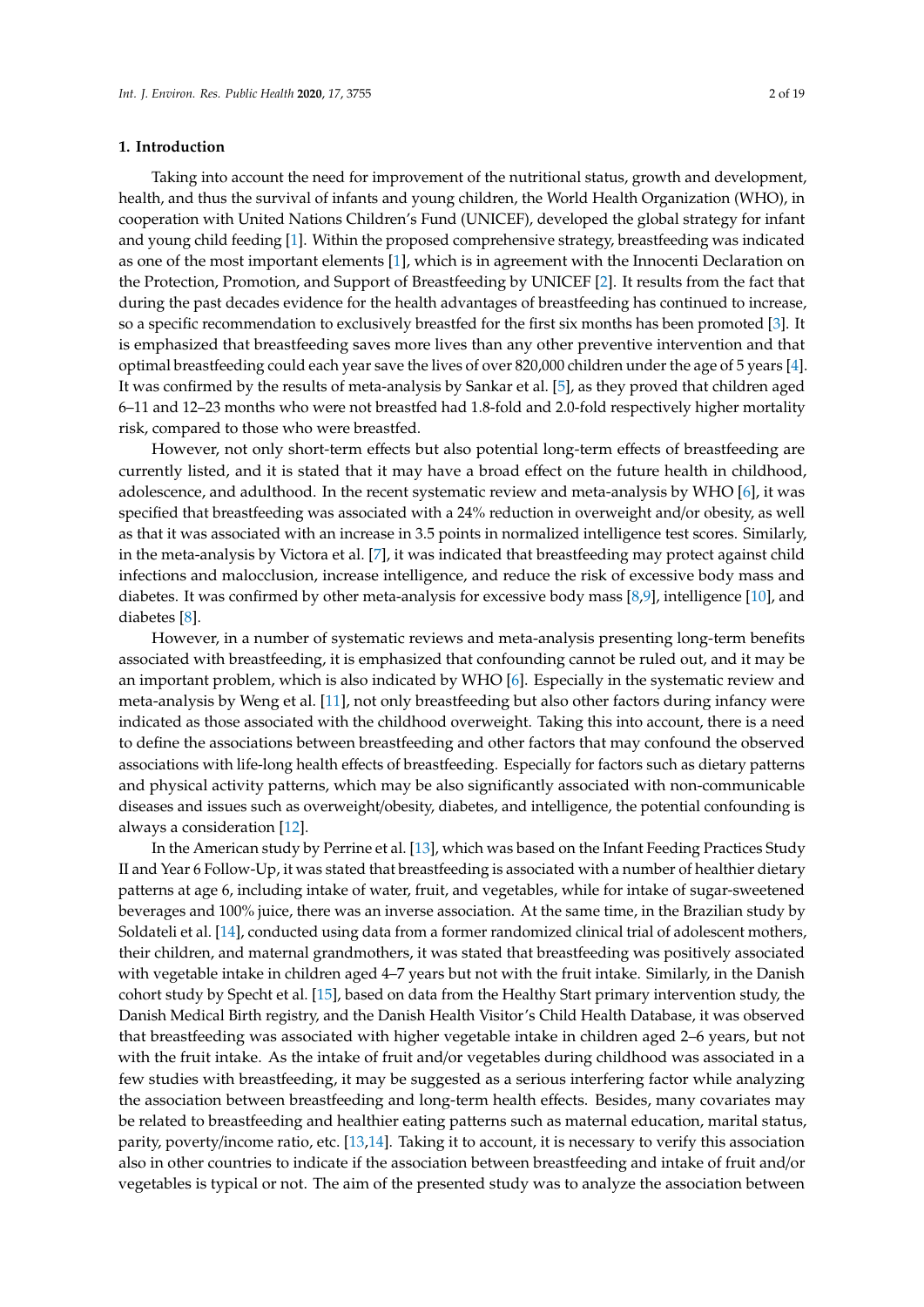breastfeeding and fruit or vegetable consumption behaviors in the population-based representative sample of Polish children aged 7–12 years.

#### **2. Materials and Methods**

#### *2.1. Ethics Statement*

The project followed the ethical standards recognized by the Declaration of Helsinki and was approved by the Bioethics Committee of the Faculty of Medical Sciences, University of Warmia and Mazury in Olsztyn on 17 June 2010 (Resolution No. 20/2010). Parental or legal guardians' written informed consent to participate was obtained.

#### *2.2. Study Design and Sample Collection*

The study was conducted as a cross-sectional quantitative survey under the 3rd edition of national multicenter Project "ABC of Healthy Eating—ABC of Kids and Parents". According to the study design, recruitment and data collection were conducted by a research agency—GfK Polonia (Warsaw, Poland). Participants were selected from the total population of Polish children aged 7–12 years and their mothers or legal guardians. The study group was chosen in a systematic selection process by date from PESEL database (Universal Electronic System of Population Register; version from October 2013), that is, a personal identification number given to every Polish citizen. Quota selection using gender, age (based Central Statistical Office in Poland (CSO-GUS) data from 31.12.2016), place of residence, and region was used to ensure the representativeness of the Polish child population. The six distinct macroregions (south, north, east, south-west, central, and north-east) were captured. The sample was drawn in proportion to the distribution of the macroregion and size of the town for the population of all children aged 7–12 in Poland, which covered the primary school age at that time (grades 1st to 6th). To the quota drawn in this way, numbers divided into age and gender were applied. At this stage, the test sample was divided into 100 sub-groups, with 16 interviews (8 for children and 8 for mothers) to be carried out. Ultimately, 1600 interviews ( $n = 800$  children,  $n = 800$  mothers) were carried out. The study was conducted in August 2017 by professional interviewers at the respondents' homes using computer-assisted personal interviewing (CAPI) technique. Face-to-face structured interviews in home visits with the children and their mothers were conducted. Final analysis included 703 mother-child pairs due to either lack or unreliable data (Figure [1\)](#page-3-0).

#### *2.3. Dietary Data*

The interview with the child, in the presence of the mother, was conducted using the questionnaire. Children were asked about the frequency of meals (breakfast, second breakfast, lunch, dinner, supper) and the occurrence of selected food groups, i.e. vegetables and fruit in particular meals. Information about the frequency of consumption of all kinds of vegetables, excluding potatoes, and fruit were collected according to the following categories: (1) never or almost never, (2) less often than once a week, (3) once a week, (4) several times a week, (5) once a day, (6) several times a day according to a validated children's questionnaire (acronym: SF-FFQ4PolishChildren) [\[16\]](#page-17-9). Additionally, data on snacking between meals were collected, namely, how often, what, and in which situations children ate the snacks.

Next, the children's answers were verified by their mothers. Mothers were also asked about any breastfeeding occurrence and its duration (in months or weeks).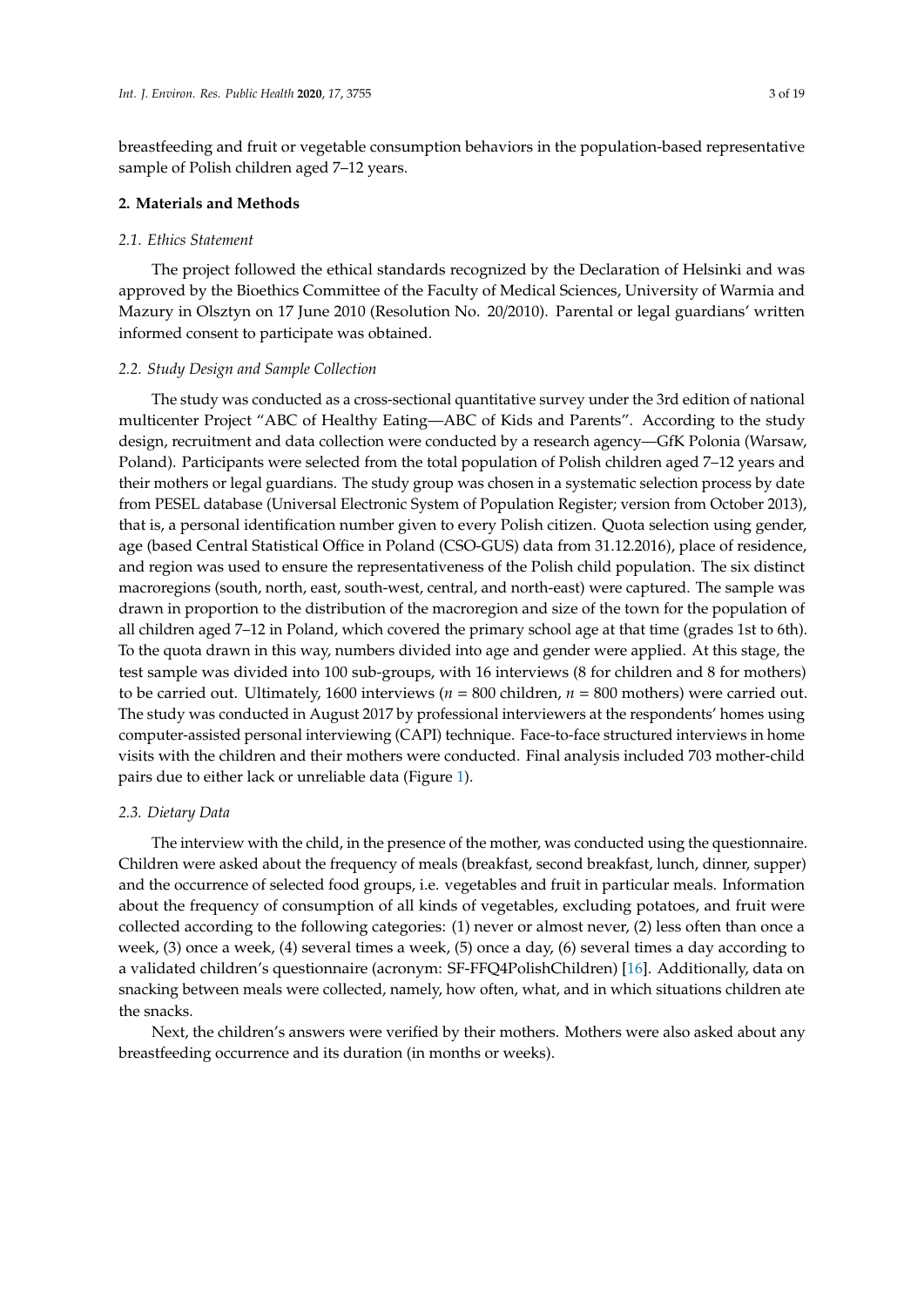<span id="page-3-0"></span>

• food allergy  $(n = 1)$ 

(boys  $n = 370$  and girls  $n = 333$ )  $n = 703$  mothers

**Figure 1.**  $\frac{1}{2}$  considered contained collection characteristics of the Departement of Universal Electronic System for  $\frac{1}{2}$ Registration of the Population**.**  Registration of the Population. **Figure 1.** Sample collection chart. PESEL number—number of Universal Electronic System for

 $n = 703$  children

## *2.4. Anthropometric Data*

*2.3. Dietary Data*  index (BMI, kg/m<sup>2</sup>) was calculated, and centiles of the BMI were calculated using the online OLAF calculator [\[17\]](#page-17-10) based on Polish growth charts [\[18\]](#page-17-11). Data about the weight and height of children were proxy-reported by the mothers. Body mass

# meals. Information about the frequency of consumption of all kinds of vegetables, excluding potatoes, *2.5. Socio-Demographic Data*

Detailed sociodemographic data were collected: (2) never, (2) less often in almost never or almost never or almost never  $\alpha$  $\frac{1}{\sqrt{3}}$  once a week, (3) once a week, (5) several times a week, (5) once a day, (6) several times a day, (6) several times a day, (6) several times a day, (6) several times a day, (6) several times a day, (6) several

- Number of children younger than 18 years old in the household.
- Maternal education: (1) primary, (2) vocational, (3) high school, (4) university.
- Maternal employment status: (1) unemployed, (2) unearned income, (3) part-time job, (4) full-time job. Were verified by the children's were also asked about any  $\frac{1}{2}$
- Self-declared economic situation of household: (1) we live very poorly—we do have enough the cheapest food, clothing, and housing fees; (3) we live modestly—we have enough resources for food, clothing, housing fees, and instalment loan; (4) we live relatively thriftily, but we do not save for the future; (5) we live very well—we can afford everything without limitations. resources just for the cheapest food; (2) live very poorly—we do have enough resources just for
- Place of residence: (1) village, (2) town <  $20,000$  inhabitants, (3) town 20,000–50,000 inhabitants, *2.5. Socio-Demographic Data*  inhabitants, (7) >500,000 inhabitants. (4) town 50,000-100,000 inhabitants, (5) city 100,000–200,000 inhabitants, (6) city 200,000–500,000
- Place of residence (region): Voivodships of Poland.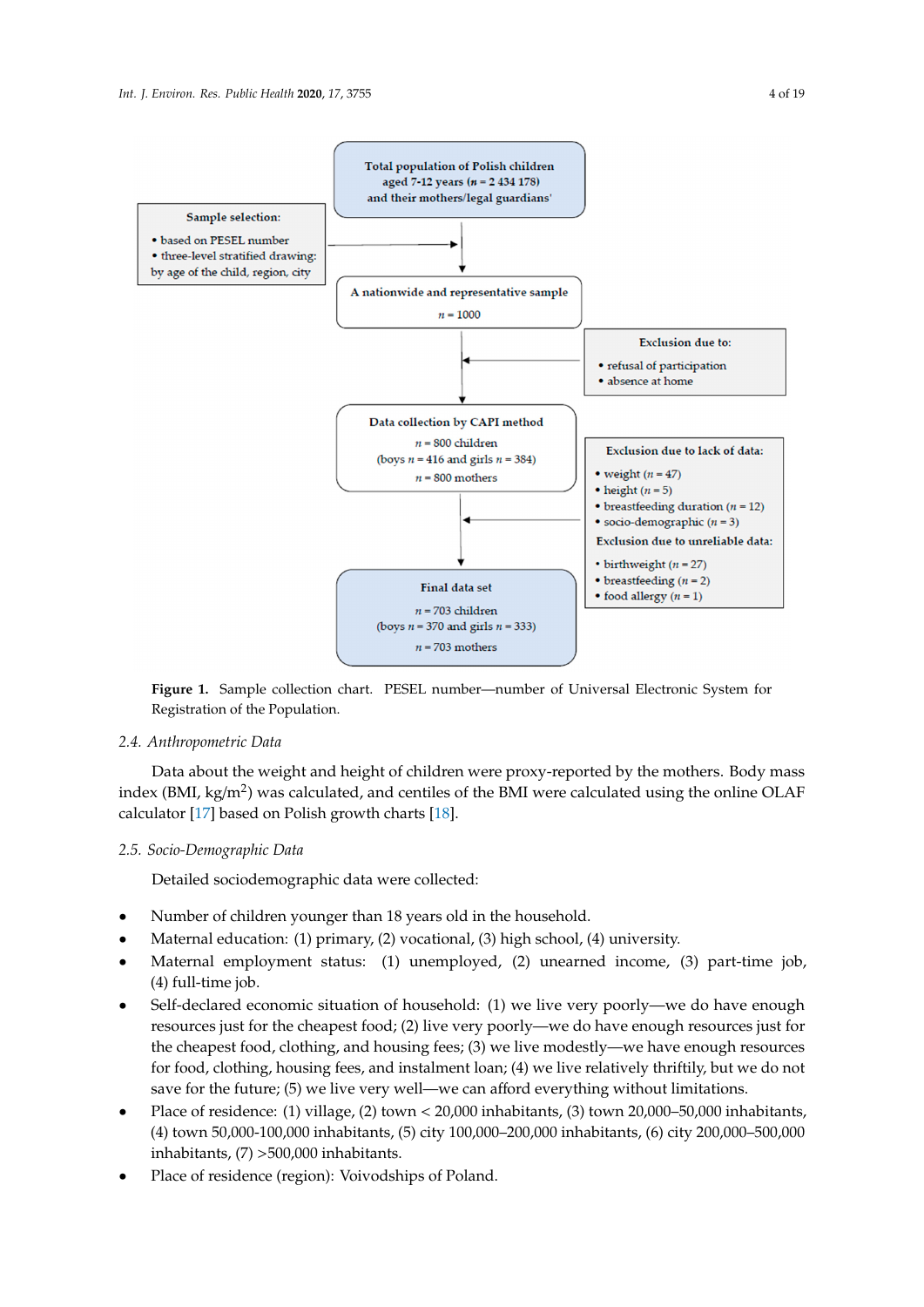For further analysis selected data were re-categorized and final categories were created:

- For maternal employment status: non-working (combined two categories (1) unemployed and (2) unearned income) vs. working (combined two categories (3) part-time job and (4) full-time job).
- For self-declared economic situation of household: we live thriftily or poorly (combined four categories 1-4) vs. we live very well (only category no. 5).
- For place of residence (living area): rural (only category no. 1) vs. urban (combined six categories from 2 to 7).
- Three macroregions according to the gross domestic product (GDP), expressed as a percentage of the EU–28 average which is set equal to 100%, were extracted based on the Eurostat data: 47%–50% (voivodships: świętokrzyskie, podlaskie, lubelskie, podkarpackie, warmińsko-mazurskie), 51%–100% (voivodships: dolnośląskie, kujawsko-pomorskie, lubuskie, łódzkie, małopolskie, opolskie, pomorskie, śląskie, wielkopolskie, zachodniopomorskie), 101%–110% (voivodship: mazowieckie ) [\[19\]](#page-17-12).

#### *2.6. Statistical Analysis*

Categorical variables were presented as a sample percentage (%). The differences between groups were verified by a Chi-square test for categorical data or, due to non-parametric distribution (confirmed by using Shapiro–Wilk test), for continuous data by U Mann–Whitney test. The associations between breastfeeding duration and vegetable and fruit consumption and variables under study were verified with a logistic regression. Analysis were carried out for total population, separately for boys and girls, for vegetable or fruit consumption separately for different meals (breakfast; second breakfast; dinner; supper) and between meals, as well as for number of times of vegetable and fruit consumption per day (0 times;  $\geq$  5 times). We created one univariate model (Model 1) and two multivariate models. Model 2 was adjusted for age (years), gender (in the total group), children BMI centile, maternal education, maternal employment status, and family economic situation, whereas Model 3 included covariates used in Model 2 and additionally macroeconomic region of Poland based on EU–28 average. The odds ratios (ORs) and 95% confidence intervals (95% CI) were calculated. For all tests, the two-sided significance level  $p \le 0.05$  was considered as significant. Analysis were performed using Statistica 13.3 software (TIBCO Software Inc., Palo Alto, CA, USA).

#### **3. Results**

#### *3.1. Study Group Characteristics*

Among 703 mother-children pairs slightly dominated boys (53% vs. 47%) and children aged 7–9 years compared to 10–12 years (53% vs. 47% —Table [1\)](#page-6-0). In the study group, 14.5% of children were never breastfed, whereas 12.5% were breasted for over 12 months. Over 70% of children had normal body weight while 12% were overweight, and an additional 8% were obese. Around half of the women were mothers of two children (48%) and had high school education (48%), and around two-third worked on full-time (64%). More than half of the families lived in urban areas (56%) and in macroregions with GDP at the level 51%–100% of EU-28 average, whereas more than 90% declared that they live thriftily or poorly. Considering the examined factors, no statistically significant differences were found depending on the age or sex of the respondents.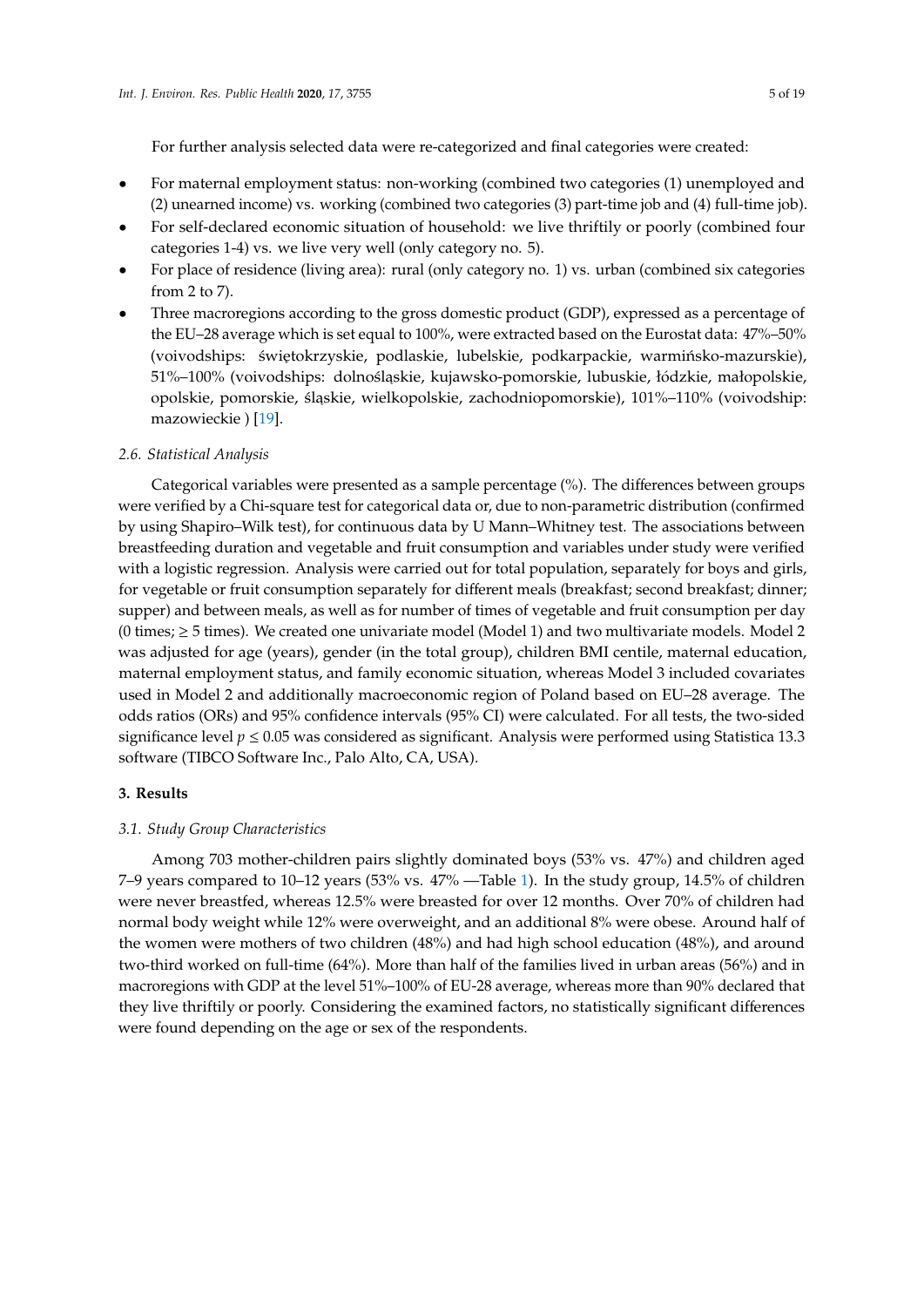|                                                |                                            |                                      | 7-9 Years                     |                                     |                                      | 10-12 Years                   |                                     |          | $p$ -Value $^{1,2}$<br>7-9 vs. 10-12 Years |             |
|------------------------------------------------|--------------------------------------------|--------------------------------------|-------------------------------|-------------------------------------|--------------------------------------|-------------------------------|-------------------------------------|----------|--------------------------------------------|-------------|
| <b>Variables</b>                               | <b>Total Sample</b><br>100%<br>$(n = 703)$ | <b>Total</b><br>53.1%<br>$(n = 373)$ | Girls<br>48.5%<br>$(n = 181)$ | <b>Boys</b><br>51.5%<br>$(n = 192)$ | <b>Total</b><br>56.9%<br>$(n = 330)$ | Girls<br>46.1%<br>$(n = 152)$ | <b>Boys</b><br>53.9%<br>$(n = 178)$ | Total    | Girls                                      | <b>Boys</b> |
| <b>Breastfeeding duration:</b>                 |                                            |                                      |                               |                                     |                                      |                               |                                     |          |                                            |             |
| - no                                           | 14.5(102)                                  | 13.4(50)                             | 14.4(26)                      | 12.5(24)                            | 15.8(52)                             | 14.5(22)                      | 16.9(30)                            |          |                                            |             |
| $-0.2-3$ months                                | 23.8 (167)                                 | 22.3(83)                             | 21.0(38)                      | 23.4(45)                            | 25.5(84)                             | 24.3(37)                      | 26.4(47)                            | ns       | ns                                         | ns          |
| $-4-6$ months                                  | 24.5 (172)                                 | 28.2 (105)                           | 26.0(47)                      | 30.2(58)                            | 20.3(67)                             | 21.7(33)                      | 19.1(34)                            |          |                                            |             |
| $-7-12$ months                                 | 24.7 (174)                                 | 25.5(95)                             | 27.1(49)                      | 24.0(46)                            | 23.9 (79)                            | 27.0(41)                      | 21.3(38)                            |          |                                            |             |
| $-$ >12 months                                 | 12.5(88)                                   | 10.7(40)                             | 11.6(21)                      | 9.9(19)                             | 14.5(48)                             | 12.5(19)                      | 16.3(29)                            |          |                                            |             |
| Children BMI centile:                          |                                            |                                      |                               |                                     |                                      |                               |                                     |          |                                            |             |
| Median (25th; 75th centile)                    | 60(32; 82)                                 | 60(31; 84)                           | 58 (27; 84)                   | 63 (34; 84)                         | 60 (35; 78)                          | 59 (28; 81)                   | 61 (40; 76)                         |          |                                            |             |
| Mean $\pm$ SD                                  | $55.8 \pm 29.7$                            | $56.1 \pm 31.0$                      | $54.6 \pm 32.0$               | $57.6 \pm 30.1$                     | $55.5 \pm 28.1$                      | $54.7 \pm 29.8$               | $56.2 \pm 26.7$                     | ns       | ns                                         | ns          |
| Min - Max                                      | $0.1 - 99.9$                               | $0.1 - 99.0$                         | $0.1 - 99.0$                  | $0.1 - 99.0$                        | $0.1 - 99.9$                         | $0.1 - 99.9$                  | $1.0 - 98.0$                        |          |                                            |             |
| Children BMI category:                         |                                            |                                      |                               |                                     |                                      |                               |                                     |          |                                            |             |
| - underweight (< 5centile)                     | 5.5(39)                                    | 5.6(21)                              | 7.2(13)                       | 4.2(8)                              | 5.5(18)                              | 5.9(9)                        | 5.1(9)                              |          |                                            |             |
| - normal (5-84 centile)                        | 74.5 (524)                                 | 71.3(266)                            | 68.0 (123)                    | 74.5 (143)                          | 78.2 (258)                           | 74.3 (113)                    | 81.5(145)                           | $\rm ns$ | ns                                         | ns          |
| - overweight (≥ 85 centile)                    | 12.2(86)                                   | 12.9(48)                             | 14.4(26)                      | 11.5(22)                            | 11.5(38)                             | 13.8(21)                      | 9.6(17)                             |          |                                            |             |
| - obese ( $\geq$ 95 centile)                   | 7.7(54)                                    | 10.2(38)                             | 10.5(19)                      | 9.9(19)                             | 4.8(16)                              | 5.9(9)                        | 3.9(7)                              |          |                                            |             |
| Maternal education:                            |                                            |                                      |                               |                                     |                                      |                               |                                     |          |                                            |             |
| - primary                                      | 5.7(40)                                    | 5.9(22)                              | 4.4(8)                        | 7.3(14)                             | 5.5(18)                              | 6.6(10)                       | 4.5(8)                              |          |                                            |             |
| - vocational                                   | 20.3(143)                                  | 19.8 (74)                            | 17.7(32)                      | 21.9(42)                            | 20.9(69)                             | 19.7(30)                      | 21.9(39)                            | $\rm ns$ | ns                                         | ns          |
| - high school                                  | 48.3 (339)                                 | 50.1 (187)                           | 51.4(93)                      | 49.0 (94)                           | 46.1(152)                            | 46.7(71)                      | 45.5(81)                            |          |                                            |             |
| - university                                   | 25.7 (181)                                 | 24.1 (90)                            | 26.5(48)                      | 21.9(42)                            | 27.6 (91)                            | 27.0(41)                      | 28.1(50)                            |          |                                            |             |
| Maternal employment status:                    |                                            |                                      |                               |                                     |                                      |                               |                                     |          |                                            |             |
| - unemployed                                   | 24.2 (170)                                 | 28.2(105)                            | 28.2(51)                      | 28.1(54)                            | 19.7(65)                             | 17.1(26)                      | 21.9(39)                            |          |                                            |             |
| - unearned income                              | 6.1(43)                                    | 5.6(21)                              | 7.7(14)                       | 3.6(7)                              | 5.2(17)                              | 5.9(9)                        | 4.5(8)                              | $\rm ns$ | ns                                         | ns          |
| - part-time job                                | 5.4(38)                                    | 60.6(226)                            | 58.6 (106)                    | 62.5(120)                           | 68.5 (226)                           | 70.4 (107)                    | 66.9 (119)                          |          |                                            |             |
| - full-time job                                | 64.3 (452)                                 | 5.6(21)                              | 5.5(10)                       | 5.7(11)                             | 6.7(22)                              | 6.6(10)                       | 6.7(12)                             |          |                                            |             |
| Number of children:                            |                                            |                                      |                               |                                     |                                      |                               |                                     |          |                                            |             |
| - 1                                            | 35.3 (248)                                 | 35.7 (133)                           | 38.1(69)                      | 33.3(64)                            | 34.8 (115)                           | 32.9(50)                      | 36.5(65)                            |          |                                            |             |
| $-2$                                           | 47.7 (335)                                 | 48.3 (180)                           | 46.4(84)                      | 50.0(96)                            | 47.0(155)                            | 48.7(74)                      | 45.5(81)                            | ns       | ns                                         | ns          |
| $- \geq 3$                                     | 17.0 (120)                                 | 16.1(60)                             | 15.5(28)                      | 16.7(32)                            | 18.2(60)                             | 18.4(28)                      | 18.0(32)                            |          |                                            |             |
| Self-declared economic situation of household: |                                            |                                      |                               |                                     |                                      |                               |                                     |          |                                            |             |
| - we live thriftily or poorly                  | 91.3 (642)                                 | 91.4 (341)                           | 92.3 (167)                    | 90.6 (174)                          | 91.2 (301)                           | 90.1 (137)                    | 92.1 (164)                          | ns       | ns                                         | ns          |
| - we live very well                            | 8.7(61)                                    | 8.6(32)                              | 7.7(14)                       | 9.4(18)                             | 8.8(29)                              | 9.9(15)                       | 7.9(14)                             |          |                                            |             |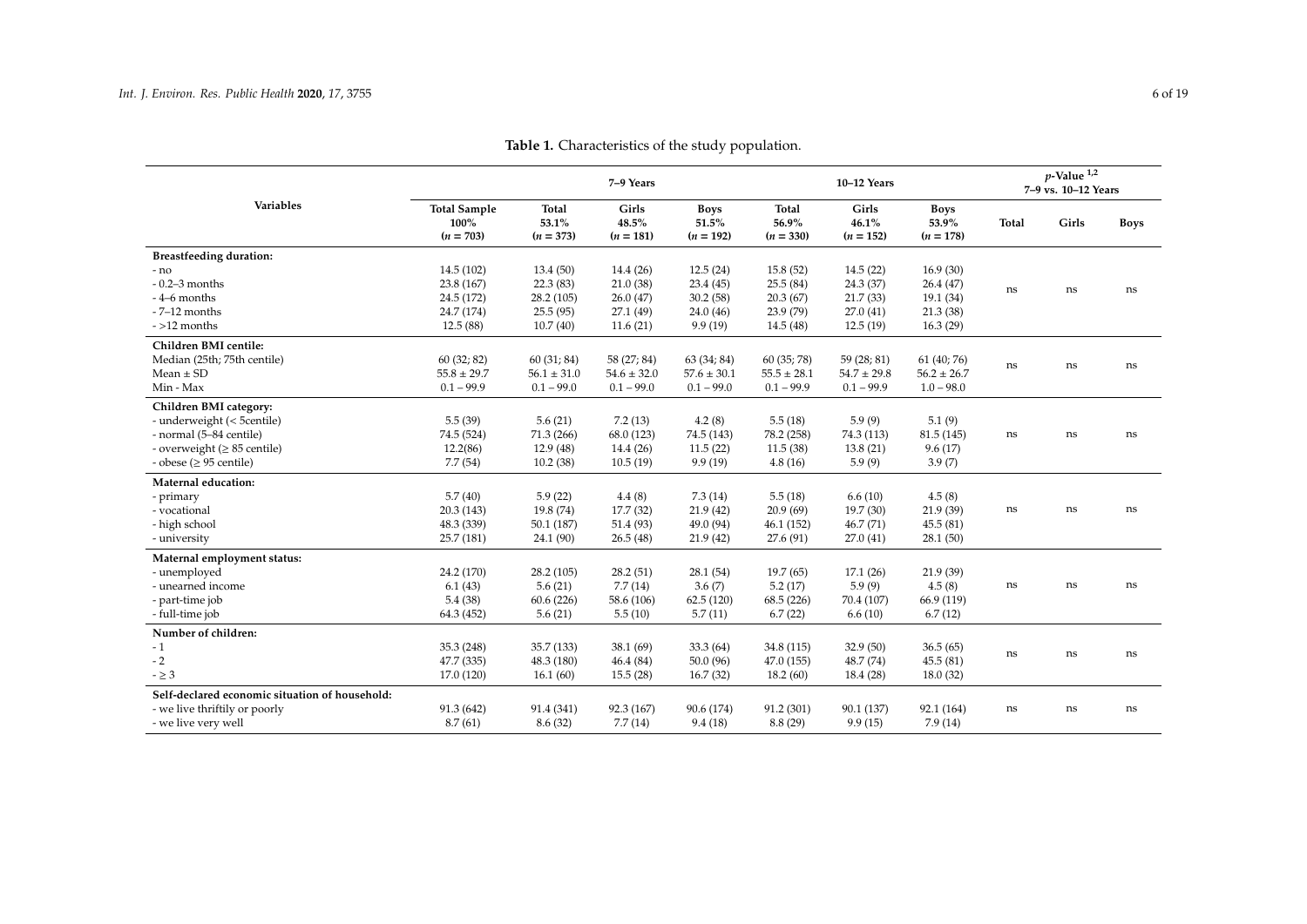| <b>Variables</b>                |                                               | 7–9 Years                            |                               |                                     | 10-12 Years                          |                               |                              | $p$ -Value $^{1,2}$<br>7-9 vs. 10-12 Years |       |      |
|---------------------------------|-----------------------------------------------|--------------------------------------|-------------------------------|-------------------------------------|--------------------------------------|-------------------------------|------------------------------|--------------------------------------------|-------|------|
|                                 | <b>Total Sample</b><br>$100\%$<br>$(n = 703)$ | <b>Total</b><br>53.1%<br>$(n = 373)$ | Girls<br>48.5%<br>$(n = 181)$ | <b>Boys</b><br>51.5%<br>$(n = 192)$ | <b>Total</b><br>56.9%<br>$(n = 330)$ | Girls<br>46.1%<br>$(n = 152)$ | Boys<br>53.9%<br>$(n = 178)$ | Total                                      | Girls | Boys |
| Place of residence:             |                                               |                                      |                               |                                     |                                      |                               |                              |                                            |       |      |
| - rural                         | 44.0 (309)                                    | 44.5(166)                            | 44.2(80)                      | 44.8 (86)                           | 43.3 (143)                           | 42.7(76)                      | 44.1 (67)                    | ns                                         | ns    | ns   |
| - urban                         | 56.0 (394)                                    | 55.5 (207)                           | 55.8 (101)                    | 55.2 9106)                          | 56.7 (187)                           | 55.9 (85)                     | 57.3 (102)                   |                                            |       |      |
| Macroeconomic region of Poland: |                                               |                                      |                               |                                     |                                      |                               |                              |                                            |       |      |
| - GDP 47–50%                    | 22.5(158)                                     | 22.0(82)                             | 23.2(42)                      | 20.8(40)                            | 23.0(76)                             | 20.4(31)                      | 25.3(45)                     | ns                                         |       | ns   |
| - GDP 51-100%                   | 61.9(435)                                     | 62.7(234)                            | 59.7 (108)                    | 65.6 (126)                          | 60.9(201)                            | 65.1(99)                      | 57.3 (102)                   |                                            | ns    |      |
| - GDP 101-110%                  | 15.6 (110)                                    | 15.3(57)                             | 17.1(31)                      | 13.5(26)                            | 16.1(53)                             | 14.5(22)                      | 17.4 (31)                    |                                            |       |      |

**Table 1.** *Cont.*

<span id="page-6-0"></span>BMI, Body Mass Index centile and categories [\[18\]](#page-17-13); GDP, Gross Domestic Product; SD, standard deviation; <sup>1</sup> Chi-square Pearson test for all categorical variables; <sup>2</sup> U Mann-Whitney test for continuous variable (BMI centile); ns, non-significant.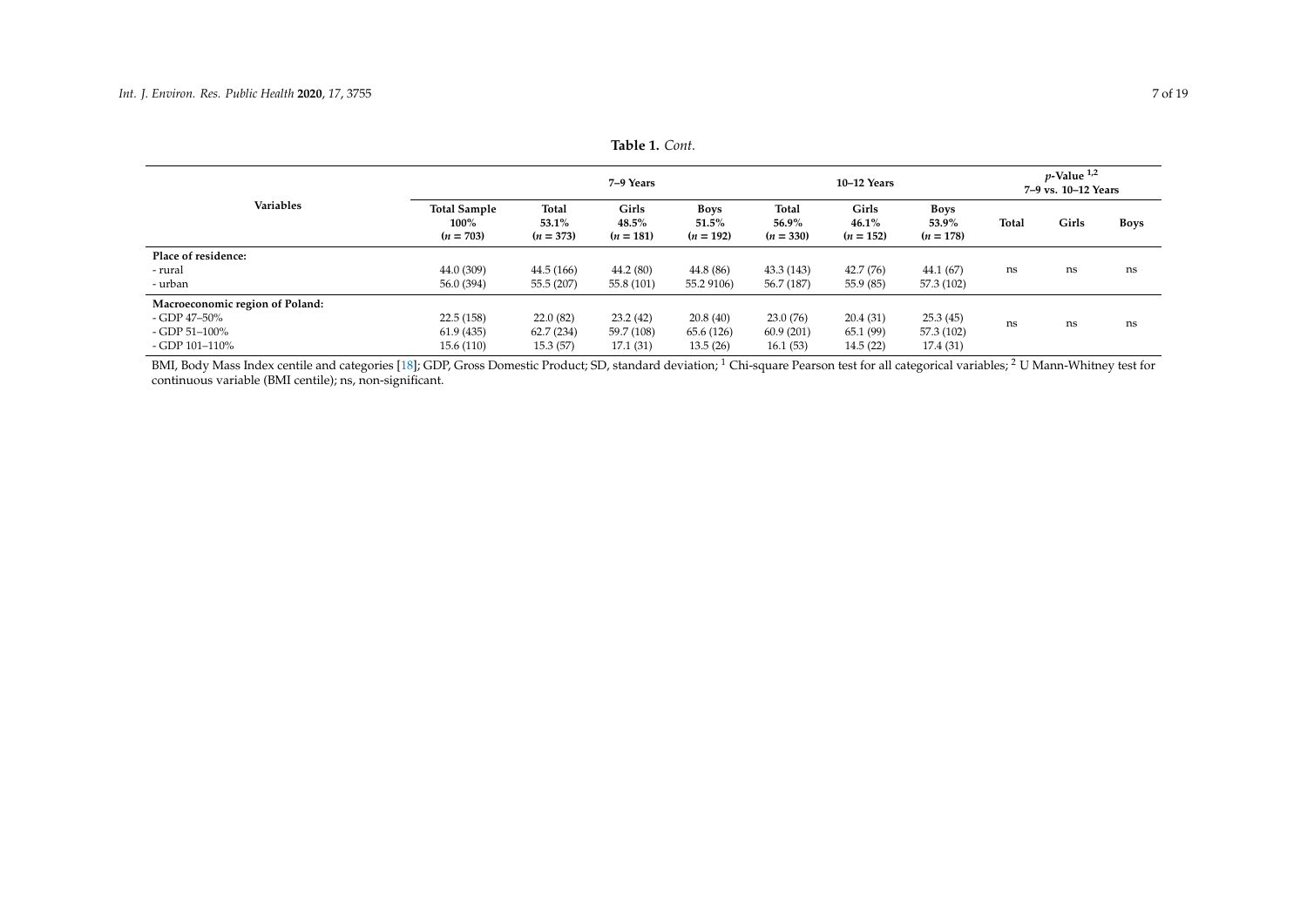#### *3.2. Vegetable and Fruit Consumption*

Above 90% of children aged 7–12 years always consumed breakfast, dinner and supper, while only 42% consumed second breakfast (Table [2\)](#page-9-0). Neither age group nor sex influenced the frequency of meal consumption. Children most often consumed vegetables for dinner (47% of children) and supper (27%), while fruit for second breakfast (46%) and between meals (60%) as snacks. There were no significant differences between both age groups in the consumption of fruit and vegetables for the particular meals; however, a higher percentage of older children than the younger ones ate vegetables for second breakfast (22% vs.  $16\%$ ,  $p \le 0.05$ ). On the contrary, a higher percentage of younger boys than the older ones consumed fruit for supper (15% vs.  $8\%$ ;  $p \le 0.05$ ). The differences between girls and boys were only found for the consumption of fruit between meals, and only in the older age group, where a higher percentage of girls than boys ate fruit as snack during a day (68% vs. 55%;  $p \le 0.01$ ). Vegetables and fruit were consumed at least 5 times per day only by 11% of children, while 7% of children did not eat vegetables or fruit even once a day. No differences between never or ever breastfed children in vegetable or fruit consumption for particular meals were observed. However, among ever breastfeed children, a lower percentage of children that did not consume any vegetables per day were found (22.2% vs. 42.6%, *p* ≤ 0.05; data not shown).

#### *3.3. Breastfeeding and Vegetable and Fruit Consumption*

Tables [3–](#page-10-0)[6](#page-13-0) present results of logistic regression models investigating the associations between breastfeeding and vegetable and fruit consumption. Compared to never breastfed children, those who were breastfed for 0–3 or 4–6 months had a higher odds of vegetable but not fruit consumption for breakfast after adjustment for children, maternal, and family confounders (Model 3): aOR 2.72 (95% CI 1.34–5.50), *p* ≤ 0.01 and aOR 3.80 (95% CI 1.90–7.59), *p* ≤ 0.001 (Table [3\)](#page-10-0). That effect was also observed in girls: aOR 4.09 (95% CI 1.26–13.22), *p* ≤ 0.05 and aOR 4.60 (95% CI 1.43–14.75), *p* ≤ 0.01, respectively, for breastfed for 0–3 months and 4–6 months; as well as in boys but only breastfed for 4–6 months: aOR 3.17 (95% CI 1.32–7.63), *p* ≤ 0.01. For dinner, breastfeeding for at least 7 months increased around two times the odds of consuming vegetables in total group (Table [4\)](#page-11-0). Those odds were higher among girls: aOR 2.61 (95% CI 1.22–5.58), *p* ≤ 0.01 and aOR 3.04 (95% CI 1.24–7.46),  $p \le 0.01$ , respectively, for breastfed for 7–12 months and over 12 months. Among boys, the significant differences were found only for at least 12 months breastfeeding duration (aOR 2.20 (95% CI 1.01–4.95),  $p \le 0.05$ ). In Table [5,](#page-12-0) data for supper are presented. Girls breastfed for at least 12 months had 31% higher odds of consuming vegetables for supper, but no other associations were observed. For fruit, no relationships were detected for any of the abovementioned meals. Additionally, breastfeeding was neither related to the lack of vegetable and fruit in the diet (consumption 0 times per day) nor to the consumption that met dietary guidelines (at least 5 times per day) (Table [6\)](#page-13-0).

There were no associations between breastfeeding and vegetable consumption for the second breakfast (Table S1). Girls who were breastfed for 0–3 months had twice higher odds of consuming fruit for the second breakfast: aOR 2.23 (95% CI 1.05–4.76),  $p \le 0.05$ . Breastfeeding was no related to vegetable or fruit consumption between meals (Table S2).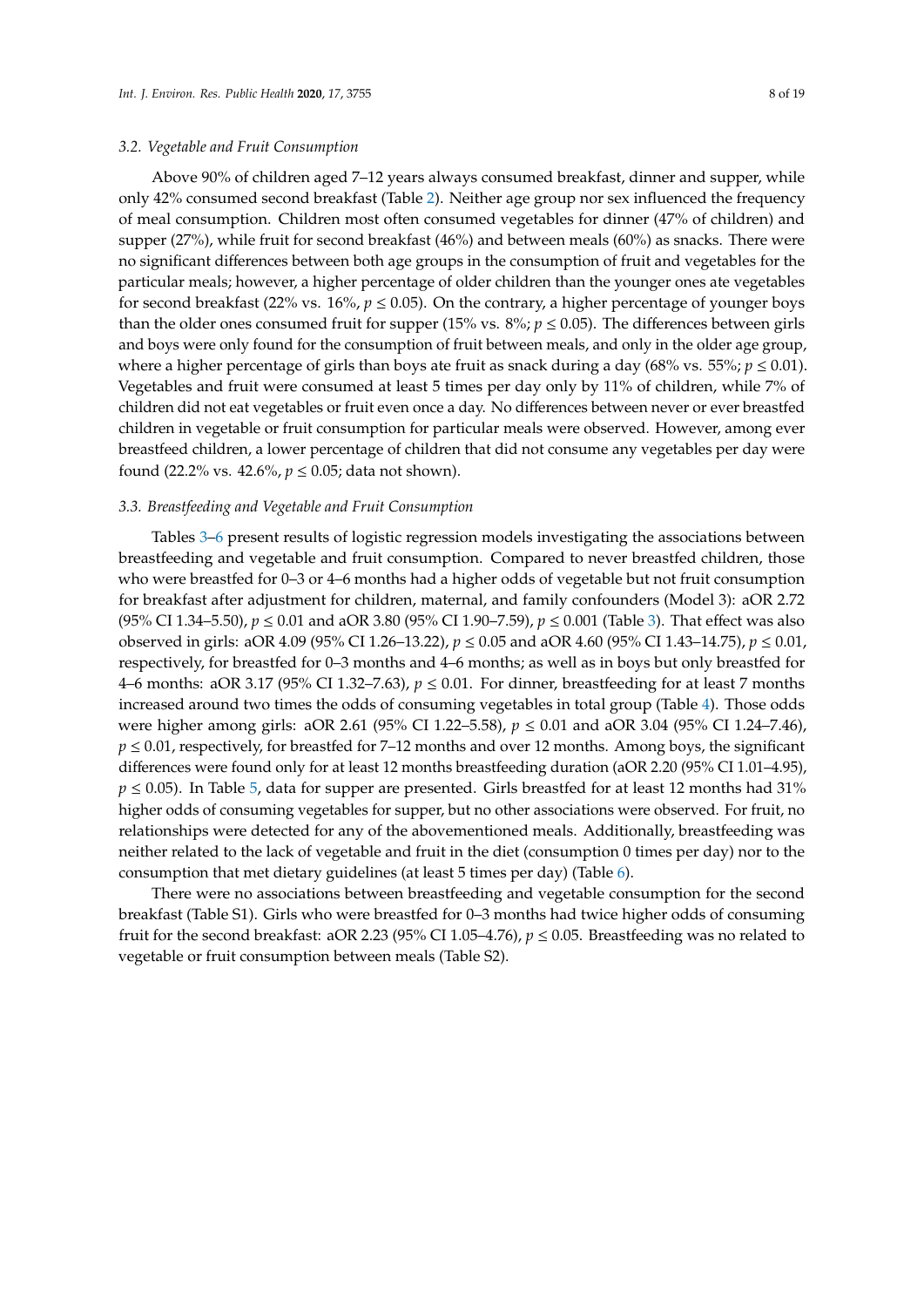|                                |                                            |                               | 7-9 Years                     |                                     |                                      | 10-12 Years                   |                                     |              | $p$ -Value <sup>1</sup><br>7-9 vs. 10-12 Years |             |
|--------------------------------|--------------------------------------------|-------------------------------|-------------------------------|-------------------------------------|--------------------------------------|-------------------------------|-------------------------------------|--------------|------------------------------------------------|-------------|
| Variables                      | <b>Total Sample</b><br>100%<br>$(n = 703)$ | Total<br>53.1%<br>$(n = 373)$ | Girls<br>48.5%<br>$(n = 181)$ | <b>Boys</b><br>51.5%<br>$(n = 192)$ | <b>Total</b><br>56.9%<br>$(n = 330)$ | Girls<br>46.1%<br>$(n = 152)$ | <b>Boys</b><br>53.9%<br>$(n = 178)$ | <b>Total</b> | Girls                                          | <b>Boys</b> |
| <b>Breakfast frequency:</b>    |                                            |                               |                               |                                     |                                      |                               |                                     |              |                                                |             |
| - never                        | 0.4(3)                                     | 0.8(3)                        | 1.1(2)                        | 0.5(1)                              |                                      |                               |                                     |              |                                                |             |
| - rare                         | 3.0(21)                                    | 2.9(11)                       | 2.8(5)                        | 3.1(6)                              | 3.0                                  | 2.6(4)                        | 3.4(6)                              | ns           | ns                                             | ns          |
| - frequent                     | 5.4(38)                                    | 4.6(17)                       | 5.5(10)                       | 3.6(7)                              | 6.4(21)                              | 4.6(7)                        | 7.9(14)                             |              |                                                |             |
| - always                       | 91.2(641)                                  | 91.7 (342)                    | 90.6 (164)                    | 92.7 (178)                          | 90.6 (299)                           | 92.8 (141)                    | 88.8 (158)                          |              |                                                |             |
| Second breakfast frequency:    |                                            |                               |                               |                                     |                                      |                               |                                     |              |                                                |             |
| - never                        | 4.0(28)                                    | 2.9(11)                       | 2.8(5)                        | 3.1(6)                              | 5.2(17)                              | 4.6(7)                        | 5.6(10)                             |              |                                                |             |
| - rare                         | 18.3 (129)                                 | 17.7(66)                      | 16.0(29)                      | 19.3 (37)                           | 19.1(63)                             | 23.7 (36)                     | 15.2(27)                            | ns           | ns                                             | ns          |
| - frequent                     | 36.0(253)                                  | 34.4 (128)                    | 37.0 (67)                     | 31.8(61)                            | 37.9 (125)                           | 35.5(54)                      | 39.9 (71)                           |              |                                                |             |
| - always                       | 41.7(293)                                  | 45.0(168)                     | 44.2 (80)                     | 45.8 (88)                           | 37.9 (125)                           | 36.2(55)                      | 39.3 (70)                           |              |                                                |             |
| Dinner frequency:              |                                            |                               |                               |                                     |                                      |                               |                                     |              |                                                |             |
| - never                        | 0.1(1)                                     | 0.3(1)                        | 0.6(1)                        |                                     |                                      |                               |                                     |              |                                                |             |
| - rare                         | 0.4(3)                                     | 0.8(3)                        | 1.1(2)                        | 0.5(1)                              |                                      |                               |                                     | $\rm ns$     | ns                                             | ns          |
| - frequent                     | 4.4(31)                                    | 3.5(13)                       | 3.3(6)                        | 3.6(7)                              | 5.5(18)                              | 6.6(10)                       | 4.5(8)                              |              |                                                |             |
| - always                       | 95.1 (668)                                 | 95.4 (356)                    | 95.0 (172)                    | 95.8 (184)                          | 94.5 (312)                           | 93.4 (142)                    | 95.5 (170)                          |              |                                                |             |
| Supper frequency:              |                                            |                               |                               |                                     |                                      |                               |                                     |              |                                                |             |
| - never                        | 0.6(4)                                     | 0.3(1)                        |                               | 0.5(1)                              | 0.9(3)                               | 1.3(2)                        | 0.6(1)                              |              |                                                |             |
| - rare                         | 2.4(17)                                    | 2.1(8)                        | 3.3(6)                        | 1.0(2)                              | 2.7(9)                               | 3.9(6)                        | 1.7(3)                              | ns           | ns                                             | ns          |
| - frequent                     | 7.0(49)                                    | 7.8(29)                       | 7.2(13)                       | 8.3(16)                             | 6.1(20)                              | 9.2(14)                       | 3.4(6)                              |              |                                                |             |
| - always                       | 90.0(633)                                  | 89.8 (335)                    | 89.5 (162)                    | 90.1 (173)                          | 90.3 (298)                           | 85.5 (130)                    | 94.4 (168)                          |              |                                                |             |
| Consumed for breakfast:        |                                            |                               |                               |                                     |                                      |                               |                                     |              |                                                |             |
| - vegetables                   | 23.9 (168)                                 | 22.0(82)                      | 21.0(38)                      | 22.9(44)                            | 26.1(86)                             | 27.6(42)                      | 24.7 (44)                           | ns           | ns                                             | ns          |
| - fruit                        | 13.9 (98)                                  | 13.4(50)                      | 14.9 (27)                     | 12.0(23)                            | 14.5(48)                             | 14.5(22)                      | 14.6(26)                            | ns           | ns                                             | ns          |
| Consumed for second breakfast: |                                            |                               |                               |                                     |                                      |                               |                                     |              |                                                |             |
| - vegetables                   | 18.6(131)                                  | 15.8(59)                      | 18.8(34)                      | 13.0(25)                            | 21.8(72)                             | 23.7(36)                      | 20.2(36)                            | 0.041        | ns                                             | ns          |
| - fruit                        | 46.1(324)                                  | 45.3(169)                     | 47.0(85)                      | 43.8 (84)                           | 47.0(155)                            | 50.7(77)                      | 43.8 (78)                           | ns           | ns                                             | ns          |
| Consumed for dinner:           |                                            |                               |                               |                                     |                                      |                               |                                     |              |                                                |             |
| - vegetables                   | 47.4 (333)                                 | 48.5 (181)                    | 49.7 (90)                     | 47.4 (91)                           | 46.1(152)                            | 50.0(76)                      | 42.7 (76)                           | ns           | ns                                             | ns          |
| - fruit                        | 7.7(54)                                    | 9.4(35)                       | 11.0(20)                      | 7.8(15)                             | 5.8(19)                              | 5.9(9)                        | 5.6(10)                             | ns           | ns                                             | ns          |

**Table 2.** Consumption of meals, vegetables, and fruit among children.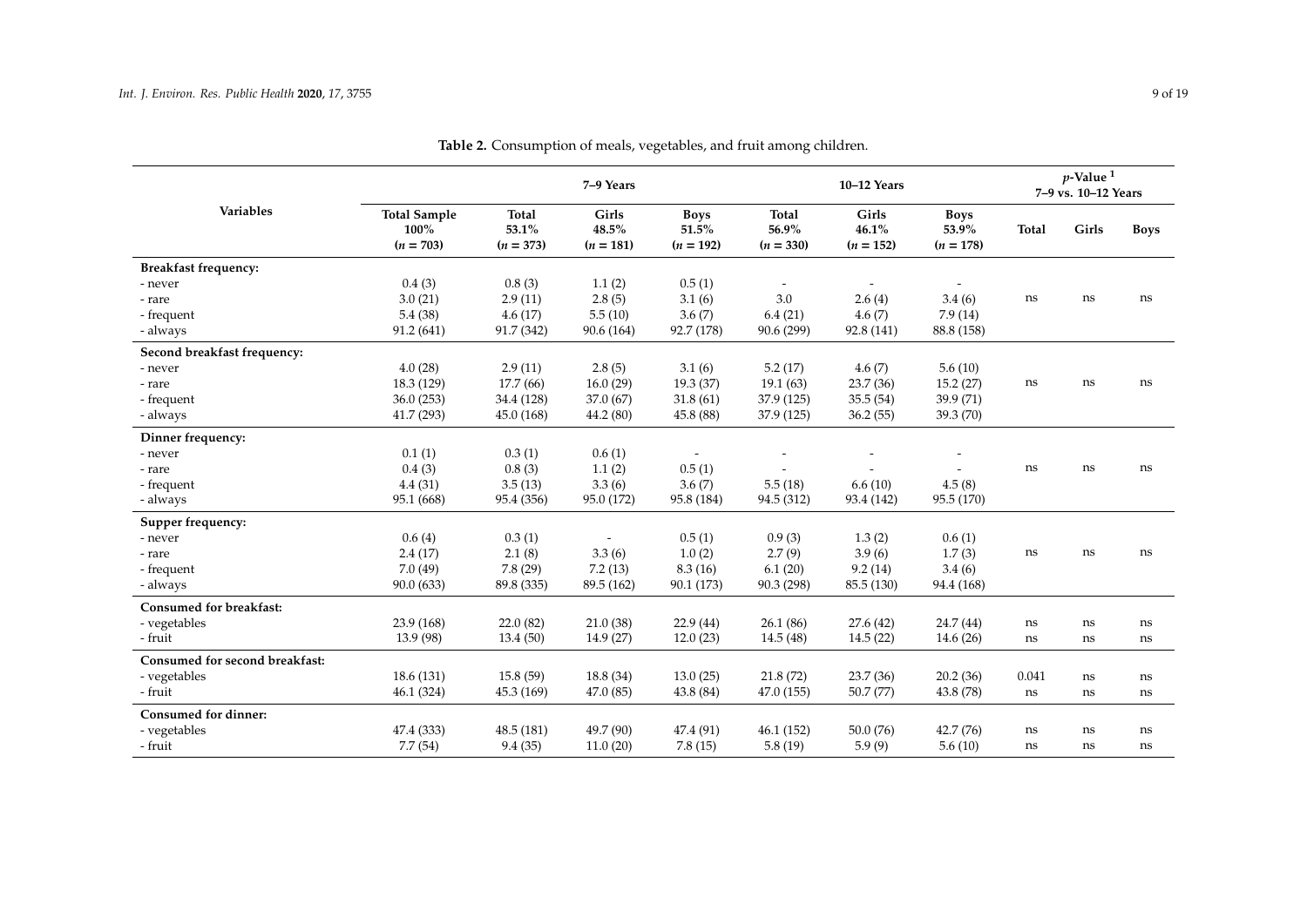|                                       | 7-9 Years                                  |                                      |                               |                                     |                                      | $p$ -Value <sup>1</sup><br>7-9 vs. 10-12 Years |                                     |       |       |             |
|---------------------------------------|--------------------------------------------|--------------------------------------|-------------------------------|-------------------------------------|--------------------------------------|------------------------------------------------|-------------------------------------|-------|-------|-------------|
| <b>Variables</b>                      | <b>Total Sample</b><br>100%<br>$(n = 703)$ | <b>Total</b><br>53.1%<br>$(n = 373)$ | Girls<br>48.5%<br>$(n = 181)$ | <b>Boys</b><br>51.5%<br>$(n = 192)$ | <b>Total</b><br>56.9%<br>$(n = 330)$ | Girls<br>46.1%<br>$(n = 152)$                  | <b>Boys</b><br>53.9%<br>$(n = 178)$ | Total | Girls | <b>Boys</b> |
| Consumed for supper:                  |                                            |                                      |                               |                                     |                                      |                                                |                                     |       |       |             |
| - vegetables                          | 26.7 (188)                                 | 28.7 (107)                           | 30.9(56)                      | 26.6(51)                            | 24.5(81)                             | 24.3 (37)                                      | 24.7 (44)                           | ns    | ns    | ns          |
| - fruit                               | 12.9(91)                                   | 14.5(54)                             | 13.8(25)                      | 15.1(29)                            | 11.2(37)                             | 14.5(22)                                       | 8.4(15)                             | ns    | ns    | 0.047       |
| Consumed between meals:               |                                            |                                      |                               |                                     |                                      |                                                |                                     |       |       |             |
| - vegetables                          | 4.0(28)                                    | 4.0(15)                              | 4.4(8)                        | 3.6(7)                              | 3.9(13)                              | 3.3(5)                                         | 4.5(8)                              | ns    | ns    | ns          |
| - fruit                               | 59.7 (420)                                 | 58.7 (219)                           | 63.5(115)                     | 54.2 (104)                          | 60.9(201)                            | $68.4(104)$ **                                 | 54.5 (97) **                        | ns    | ns    | ns          |
| Vegetables and fruit (times per day): |                                            |                                      |                               |                                     |                                      |                                                |                                     |       |       |             |
| - 0                                   | 7.1(50)                                    | 7.8(29)                              | 6.6(12)                       | 8.9(17)                             | 6.4(21)                              | 4.6(7)                                         | 7.9(14)                             |       |       |             |
| $-1$                                  | 15.6 (110)                                 | 15.3(57)                             | 12.7(23)                      | 17.7(34)                            | 16.1(53)                             | 15.1(23)                                       | 16.9(30)                            |       |       |             |
| $-2$                                  | 25.0 (176)                                 | 23.9 (89)                            | 21.5(39)                      | 26.0(50)                            | 26.4 (87)                            | 19.7(30)                                       | 32.0(57)                            |       |       |             |
| $-3$                                  | 28.2 (198)                                 | 29.8 (111)                           | 30.9(56)                      | 28.6(55)                            | 26.4 (87)                            | 32.2 (49)                                      | 21.3(38)                            | ns    | ns    | ns          |
| - 4                                   | 12.9 (91)                                  | 12.9(48)                             | 17.7(32)                      | 8.3(16)                             | 13.0(43)                             | 13.8(21)                                       | 12.4(22)                            |       |       |             |
| $-25$                                 | 11.1(78)                                   | 10.5(39)                             | 10.5(19)                      | 10.4(20)                            | 11.8(39)                             | 14.5(22)                                       | 9.6(17)                             |       |       |             |

**Table 2.** *Cont.*

<span id="page-9-0"></span>SD, standard deviation.<sup>1</sup> Chi-square Pearson test for all categorical variables; ns, non-significant. \*\* significant difference between girls and boys within age group at  $p \le 0.01$ .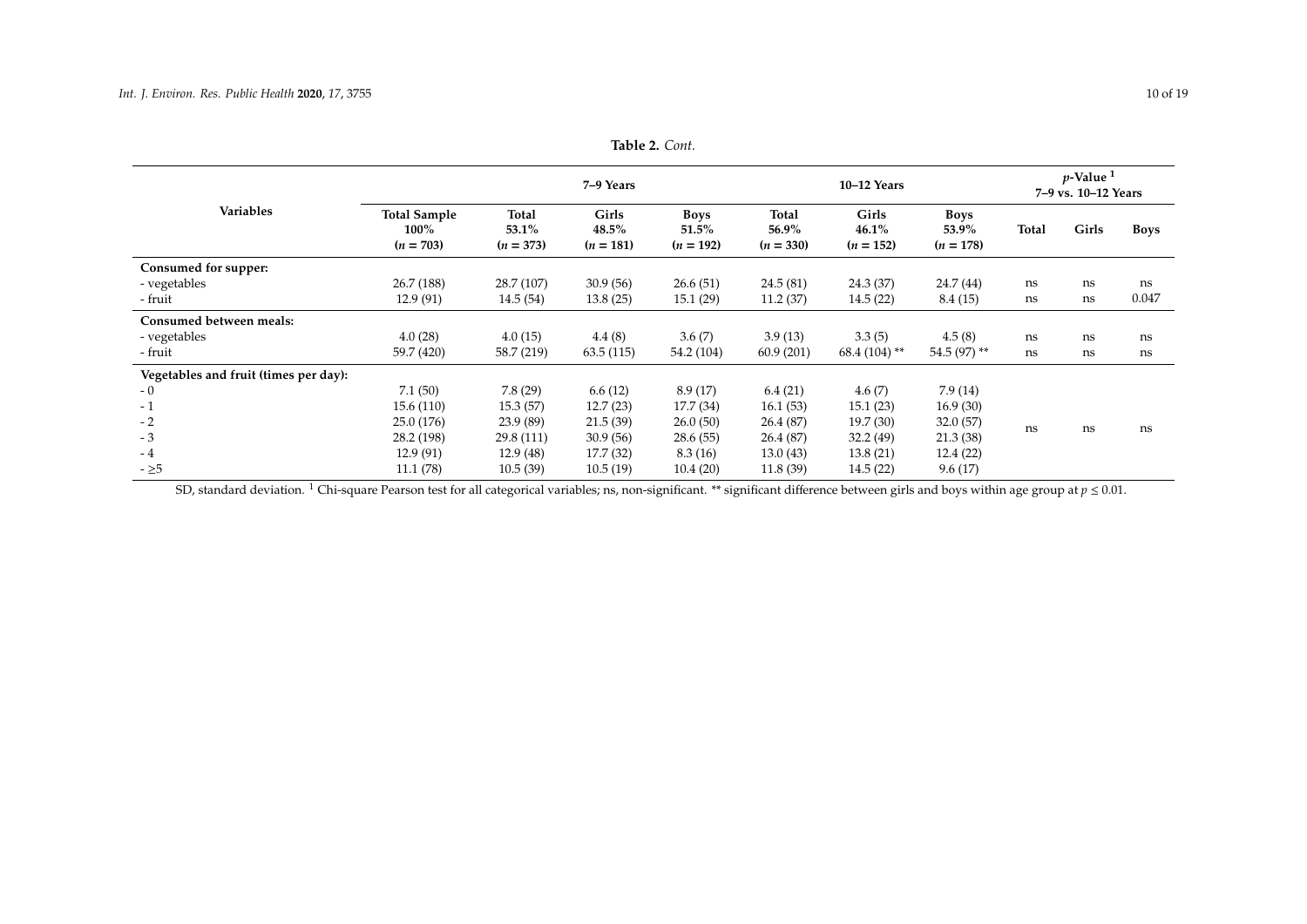|       |                               |                                    | <b>Vegetable Consumption</b>           |                            |                                    | <b>Fruit Consumption</b>       |                            |  |  |  |
|-------|-------------------------------|------------------------------------|----------------------------------------|----------------------------|------------------------------------|--------------------------------|----------------------------|--|--|--|
| Group | <b>Breastfeeding Duration</b> | Model $11$<br>OR $4$ (95% CI $5$ ) | Model $22$<br>aOR $6(95\% \text{ CI})$ | Model $33$<br>aOR (95% CI) | Model $11$<br>OR $4$ (95% CI $5$ ) | Model $22$<br>aOR $6$ (95% CI) | Model $33$<br>aOR (95% CI) |  |  |  |
|       | No breastfeeding              |                                    | Ref. 1                                 |                            |                                    | Ref. 1                         |                            |  |  |  |
|       | $0.2 - 3$ months              | $2.68(1.34 - 5.37)$ **             | $2.71(1.34 - 5.15)$ **                 | $2.72(1.34 - 5.50)$ **     | $0.71(0.33 - 1.52)$                | $0.75(0.35-1.61)$              | $0.75(0.35-1.61)$          |  |  |  |
| Total | 4–6 months                    | $3.92$ (1.98-7.73) ***             | $3.85(1.93 - 7.40)$ ***                | $3.80(1.90 - 7.59)$ ***    | $1.27(0.64 - 2.54)$                | $1.27(0.63 - 2.56)$            | $1.25(0.62 - 2.53)$        |  |  |  |
|       | 7–12 months                   | $2.03(1.00-4.09)$ *                | $1.88(0.92 - 3.61)$                    | $1.93(0.94 - 3.96)$        | $1.26(0.63 - 2.51)$                | $1.14(0.56 - 2.32)$            | $1.18(0.58 - 2.41)$        |  |  |  |
|       | $>12$ months                  | $1.67(0.74 - 3.75)$                | $1.70(0.75 - 3.85)$                    | $1.74(0.77 - 3.95)$        | $0.97(0.29 - 1.75)$                | $0.97(0.29 - 1.77)$            | $0.98(0.29 - 1.80)$        |  |  |  |
|       | No breastfeeding              |                                    | Ref. 1                                 |                            |                                    | Ref. 1                         |                            |  |  |  |
|       | $0.2-3$ months                | 4.28 $(1.37-13.39)$ **             | $4.04(1.26-13.00)*$                    | $4.09(1.26 - 13.22)*$      | $0.38(0.12 - 1.14)$                | $0.41(0.13 - 1.26)$            | $0.41(0.13 - 1.29)$        |  |  |  |
| Girls | 4–6 months                    | $5.30(1.72 - 16.32)$ **            | 4.77 $(1.50 - 15.23)$ **               | $4.60(1.43 - 14.75)$ **    | $0.84(0.33 - 2.15)$                | $0.90(0.34 - 2.37)$            | $0.87(0.32 - 2.33)$        |  |  |  |
|       | 7–12 months                   | $3.35(1.08-10.41)^*$               | $2.87(0.89 - 9.23)$                    | $2.94(0.91 - 9.49)$        | $0.94(0.38 - 2.31)$                | $0.89(0.35 - 2.26)$            | $0.92(0.36 - 2.37)$        |  |  |  |
|       | $>12$ months                  | $2.75(0.76 - 9.93)$                | $2.97(0.80 - 11.01)$                   | $3.00(0.81 - 11.17)$       | $0.62(0.19 - 2.02)$                | $0.59(0.18-1.97)$              | $0.60(0.18-2.04)$          |  |  |  |
|       | No breastfeeding              |                                    | Ref. 1                                 |                            |                                    | Ref. 1                         |                            |  |  |  |
|       | $0.2-3$ months                | $1.92(0.79 - 4.65)$                | $2.01(0.82 - 4.91)$                    | $1.94(0.79 - 4.78)$        | $1.33(0.62 - 4.14)$                | $1.38(0.62 - 4.14)$            | $1.34(0.43 - 4.16)$        |  |  |  |
| Boys  | 4–6 months                    | $3.22$ (1.36–7.63) <sup>**</sup>   | 3.26 $(1.36 - 7.80)$ **                | $3.17(1.32 - 7.63)$ **     | $2.06(1.04 - 6.72)$                | $1.97(1.04 - 6.72)$            | $1.92(0.65 - 4.71)$        |  |  |  |
|       | $7-12$ months                 | $1.35(0.54 - 3.42)$                | $1.31(0.51 - 3.37)$                    | $1.30(0.50-3.35)$          | $1.79(0.39 - 2.93)$                | $1.71(0.39 - 2.93)$            | $1.74(0.56 - 5.35)$        |  |  |  |
|       | $>12$ months                  | $1.15(0.40-3.34)$                  | $1.17(0.40 - 3.44)$                    | $1.19(0.40 - 3.51)$        | $1.48(0.22 - 3.53)$                | $1.49(0.23 - 3.79)$            | $1.39(0.23 - 3.78)$        |  |  |  |

**Table 3.** The associations between breastfeeding duration and vegetable and fruit consumption for breakfast.

<span id="page-10-0"></span> $^1$  Model 1, unadjusted model;  $^2$  Model 2, model adjusted for children age, BMI centile (and gender in total group), maternal education, employment status, and family economic situation;  $^3$ Model 3, Model 2 adjusted for macroregion according to EU–28 GDP average; <sup>4</sup> OR, odds ratio; <sup>5</sup> CI, confidence interval; <sup>6</sup> aOR, adjusted odds ratio; \* *p* ≤ 0.05; \*\* *p* ≤ 0.01; \*\*\* *p* ≤ 0.001.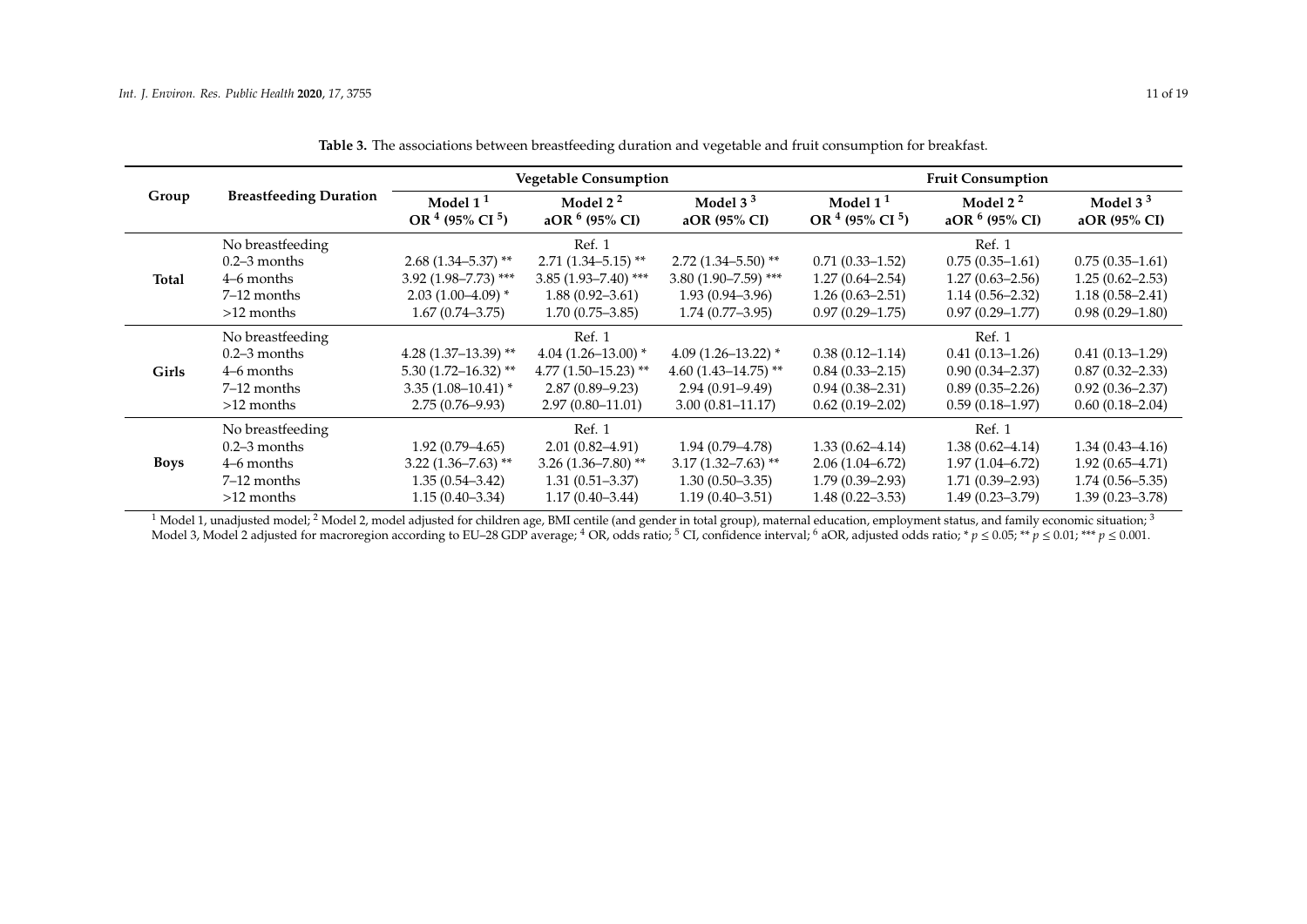|              |                               |                                    | <b>Vegetable Consumption</b>   |                            |                                    | <b>Fruit Consumption</b>       |                            |  |  |  |
|--------------|-------------------------------|------------------------------------|--------------------------------|----------------------------|------------------------------------|--------------------------------|----------------------------|--|--|--|
| Group        | <b>Breastfeeding Duration</b> | Model $11$<br>OR $4$ (95% CI $5$ ) | Model $22$<br>aOR $6$ (95% CI) | Model $33$<br>aOR (95% CI) | Model $11$<br>OR $4$ (95% CI $5$ ) | Model $22$<br>aOR $6$ (95% CI) | Model $33$<br>aOR (95% CI) |  |  |  |
|              | No breastfeeding              |                                    | Ref. 1                         |                            |                                    | Ref. 1                         |                            |  |  |  |
|              | $0.2 - 3$ months              | $1.43(0.86 - 2.38)$                | $1.45(0.87 - 2.41)$            | $1.48(0.88 - 2.46)$        | $0.96(0.36 - 2.55)$                | $1.01(0.37 - 2.71)$            | $1.00(0.37 - 2.70)$        |  |  |  |
| <b>Total</b> | 4–6 months                    | $1.45(0.90 - 2.47)$                | $1.46(0.88 - 2.42)$            | $1.50(0.90 - 2.50)$        | $1.11(0.43 - 2.88)$                | $1.16(0.44 - 3.04)$            | $1.16(0.44 - 3.05)$        |  |  |  |
|              | 7–12 months                   | $1.97(1.19-3.25)$ **               | $1.83(1.10-3.05)$ *            | $1.83(1.09-3.05)$ *        | $1.47(0.59 - 3.67)$                | $1.38(0.54 - 3.50)$            | $1.37(0.54 - 3.49)$        |  |  |  |
|              | $>12$ months                  | $2.31(1.29 - 4.14)$ **             | $2.38(1.32 - 4.28)$ **         | $2.36(1.30-4.26)$ **       | $0.99(0.32 - 3.07)$                | $0.99(0.32 - 3.08)$            | $0.99(0.32 - 3.09)$        |  |  |  |
|              | No breastfeeding              |                                    | Ref. 1                         |                            |                                    | Ref. 1                         |                            |  |  |  |
|              | $0.2 - 3$ months              | $1.68(0.80-3.55)$                  | $1.88(0.87 - 4.04)$            | $1.89(0.87 - 4.12)$        | $0.79(0.20-3.09)$                  | $0.81(0.20 - 3.27)$            | $0.80(0.20 - 3.25)$        |  |  |  |
| Girls        | 4–6 months                    | $1.57(0.75 - 3.28)$                | $1.75(0.82 - 3.76)$            | $1.81(0.83 - 3.92)$        | $1.05(0.29 - 3.81)$                | $1.05(0.28 - 3.95)$            | $1.07(0.28 - 4.05)$        |  |  |  |
|              | 7–12 months                   | $2.50(1.21 - 5.15)$ **             | $2.66(1.26 - 5.64)$ **         | $2.61(1.22 - 5.58)$ **     | $1.07(0.31 - 3.76)$                | $1.05(0.29 - 3.81)$            | $1.04(0.29 - 3.80)$        |  |  |  |
|              | $>12$ months                  | $2.74(1.15-6.50)$ *                | $3.00(1.24 - 7.24)$ *          | $3.04(1.24 - 7.46)$ **     | $1.57(0.39 - 6.29)$                | $1.60(0.39 - 6.56)$            | $1.59(0.39 - 6.51)$        |  |  |  |
|              | No breastfeeding              |                                    | Ref. 1                         |                            |                                    | Ref. 1                         |                            |  |  |  |
|              | $0.2-3$ months                | $1.25(0.63 - 2.49)$                | $1.24(0.61 - 2.49)$            | $1.28(0.63 - 2.59)$        | $1.19(0.28 - 4.95)$                | $1.27(0.30 - 5.38)$            | $1.26(0.30 - 5.36)$        |  |  |  |
| <b>Boys</b>  | 4–6 months                    | $1.43(0.72 - 2.84)$                | $1.40(0.70 - 2.83)$            | $1.45(0.72 - 2.95)$        | $1.19(0.28 - 4.95)$                | $1.23(0.29 - 5.26)$            | $1.23(0.29 - 5.24)$        |  |  |  |
|              | 7–12 months                   | $1.55(0.77-3.11)$                  | $1.42(0.69 - 2.90)$            | $1.42(0.69 - 2.94)$        | $2.04(0.53 - 7.90)$                | $2.05(0.51 - 8.03)$            | $2.05(0.51 - 8.24)$        |  |  |  |
|              | $>12$ months                  | $2.01(0.91 - 4.44)$                | $2.18(0.97 - 4.89)$ *          | $2.20(1.01-4.95)$ *        | $1.36(0.04 - 3.60)$                | $1.37(0.04 - 3.56)$            | $1.37(0.04 - 3.71)$        |  |  |  |

**Table 4.** The associations between breastfeeding duration and vegetable and fruit consumption for dinner.

<span id="page-11-0"></span> $^1$  Model 1, unadjusted model;  $^2$  Model 2, model adjusted for children age, BMI centile (and gender in total group), maternal education, employment status, and family economic situation;  $^3$ Model 3, Model 2 adjusted for macroregion according to EU–28 GDP average; <sup>4</sup> OR, odds ratio; <sup>5</sup> CI, confidence interval; <sup>6</sup> aOR, adjusted odds ratio; \* *p* ≤ 0.05; \*\* *p* ≤ 0.01;.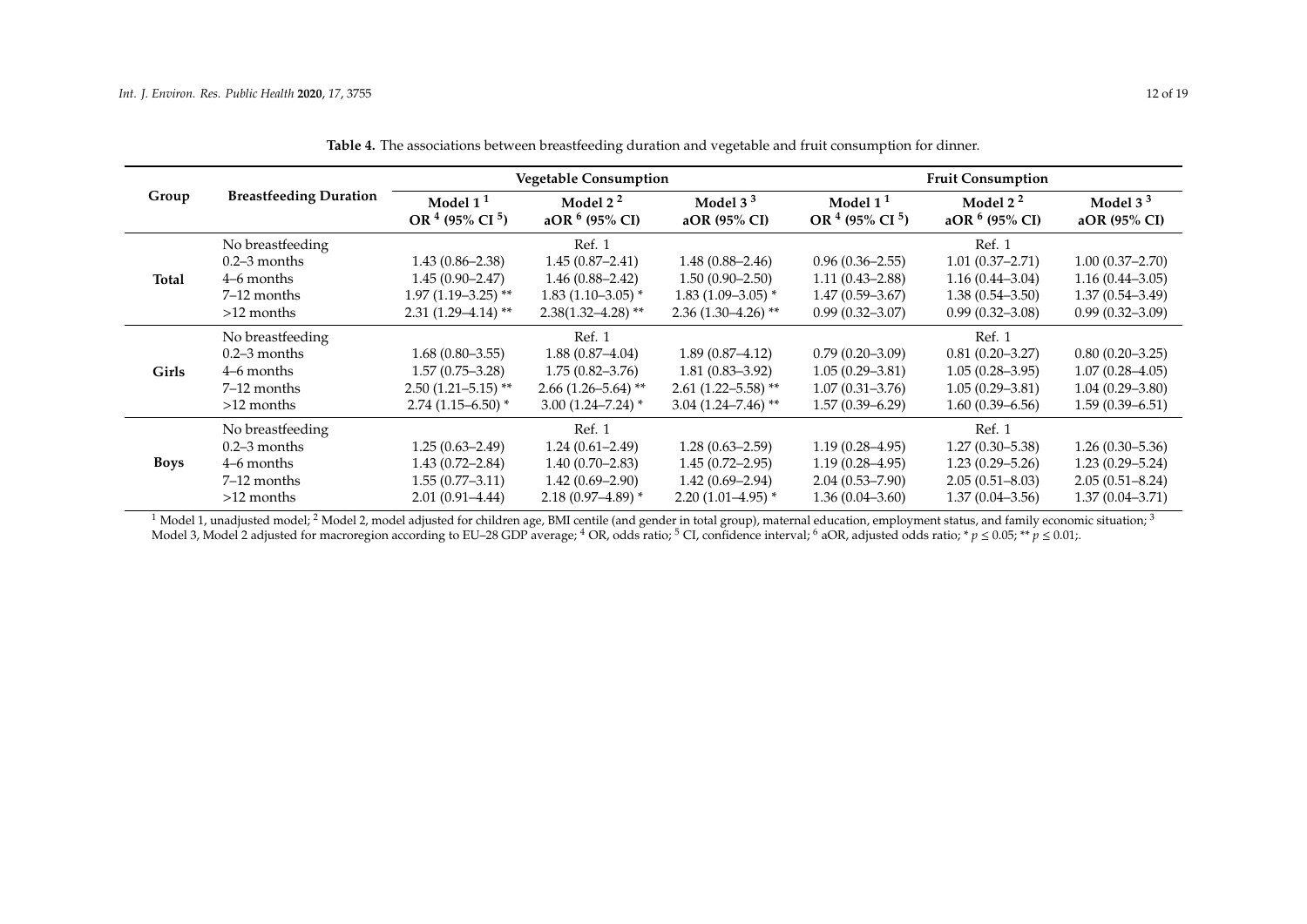|              |                               |                                    | <b>Vegetable Consumption</b>   |                            | <b>Fruit Consumption</b>           |                                |                            |  |
|--------------|-------------------------------|------------------------------------|--------------------------------|----------------------------|------------------------------------|--------------------------------|----------------------------|--|
| Group        | <b>Breastfeeding Duration</b> | Model $11$<br>OR $4$ (95% CI $5$ ) | Model $22$<br>aOR $6$ (95% CI) | Model $33$<br>aOR (95% CI) | Model $11$<br>OR $4$ (95% CI $5$ ) | Model $22$<br>aOR $6$ (95% CI) | Model $33$<br>aOR (95% CI) |  |
|              | No breastfeeding              |                                    | Ref. 1                         |                            |                                    | Ref. 1                         |                            |  |
|              | $0.2 - 3$ months              | $1.13(0.65-1.95)$                  | $1.14(0.66 - 1.97)$            | $1.13(0.65-1.96)$          | $0.77(0.38 - 1.56)$                | $0.80(0.39-1.63)$              | $0.80(0.39-1.63)$          |  |
| <b>Total</b> | 4–6 months                    | $0.96(0.56 - 1.67)$                | $1.03(0.54 - 1.63)$            | $1.01(0.52 - 1.59)$        | $0.59(0.28 - 1.23)$                | $0.55(0.26 - 1.16)$            | $0.54(0.26 - 1.14)$        |  |
|              | $7-12$ months                 | $1.07(0.62 - 1.84)$                | $1.03(0.59 - 1.80)$            | $1.06(0.60-1.85)$          | $0.86(0.43 - 1.71)$                | $0.71(0.35 - 1.44)$            | $0.73(0.36 - 1.47)$        |  |
|              | $>12$ months                  | $0.50(0.24 - 1.03)$                | $0.51(0.25-1.04)$              | $0.51(0.25-1.06)$          | $0.93(0.42 - 2.06)$                | $0.92(0.41 - 2.05)$            | $0.94(0.42 - 2.11)$        |  |
|              | No breastfeeding              |                                    | Ref. 1                         |                            |                                    | Ref. 1                         |                            |  |
|              | $0.2 - 3$ months              | $1.76(0.35-2.64)$                  | $1.75(0.34 - 2.74)$            | $1.76(0.34 - 1.70)$        | $1.01(0.36 - 2.81)$                | $1.04(0.36 - 2.97)$            | $1.04(0.36 - 2.99)$        |  |
| <b>Girls</b> | 4–6 months                    | $1.69(0.32 - 2.56)$                | $1.63(0.28 - 2.40)$            | $1.63(0.28 - 1.42)$        | $0.56(0.18-1.71)$                  | $0.51(0.16-1.62)$              | $0.49(0.15-1.55)$          |  |
|              | $7-12$ months                 | $1.74(0.35 - 2.22)$                | $1.65(0.30-2.41)$              | $1.69(0.32 - 2.49)$        | $1.08(0.40 - 2.89)$                | $1.08(0.35 - 2.69)$            | $1.00(0.36 - 2.76)$        |  |
|              | $>12$ months                  | $1.32(1.08-1.92)$ *                | $1.30(1.11 - 1.87)$ *          | $1.31(1.10-1.89)$ *        | $1.46(0.48 - 4.46)$                | $1.50(0.48 - 4.64)$            | $1.54(0.49 - 4.79)$        |  |
|              | No breastfeeding              |                                    | Ref. 1                         |                            |                                    | Ref. 1                         |                            |  |
|              | $0.2 - 3$ months              | $1.71(0.77 - 3.80)$                | $1.77(0.79 - 3.96)$            | $1.71(0.76 - 3.85)$        | $0.61(0.23-1.61)$                  | $0.61(0.22 - 1.65)$            | $0.58(0.21 - 1.60)$        |  |
| <b>Boys</b>  | 4–6 months                    | $1.38(0.61 - 3.10)$                | $1.35(0.60 - 3.07)$            | $1.30(0.57 - 2.98)$        | $0.61(0.23 - 1.61)$                | $0.53(0.19-1.46)$              | $0.51(0.18-1.40)$          |  |
|              | $7-12$ months                 | $1.56(0.69-3.53)$                  | $1.76(0.76 - 4.05)$            | $1.78(0.76 - 4.12)$        | $0.68(0.26 - 1.79)$                | $0.51(0.18-1.44)$              | $0.50(0.18-1.41)$          |  |
|              | $>12$ months                  | $1.78(0.29 - 2.14)$                | $1.83(0.30 - 2.29)$            | $1.83(0.30 - 2.31)$        | $0.58(0.18 - 1.87)$                | $0.58(0.17-1.94)$              | $0.56(0.17-1.91)$          |  |

**Table 5.** The associations between breastfeeding duration and vegetable and fruit consumption for supper.

<span id="page-12-0"></span> $^1$  Model 1, unadjusted model;  $^2$  Model 2, model adjusted for children age, BMI centile (and gender in total group), maternal education, employment status, and family economic situation;  $^3$ Model 3, Model 2 adjusted for macroregion according to EU–28 GDP average; <sup>4</sup> OR, odds ratio; <sup>5</sup> CI, confidence interval; <sup>6</sup> aOR, adjusted odds ratio; \* *p* ≤ 0.05;.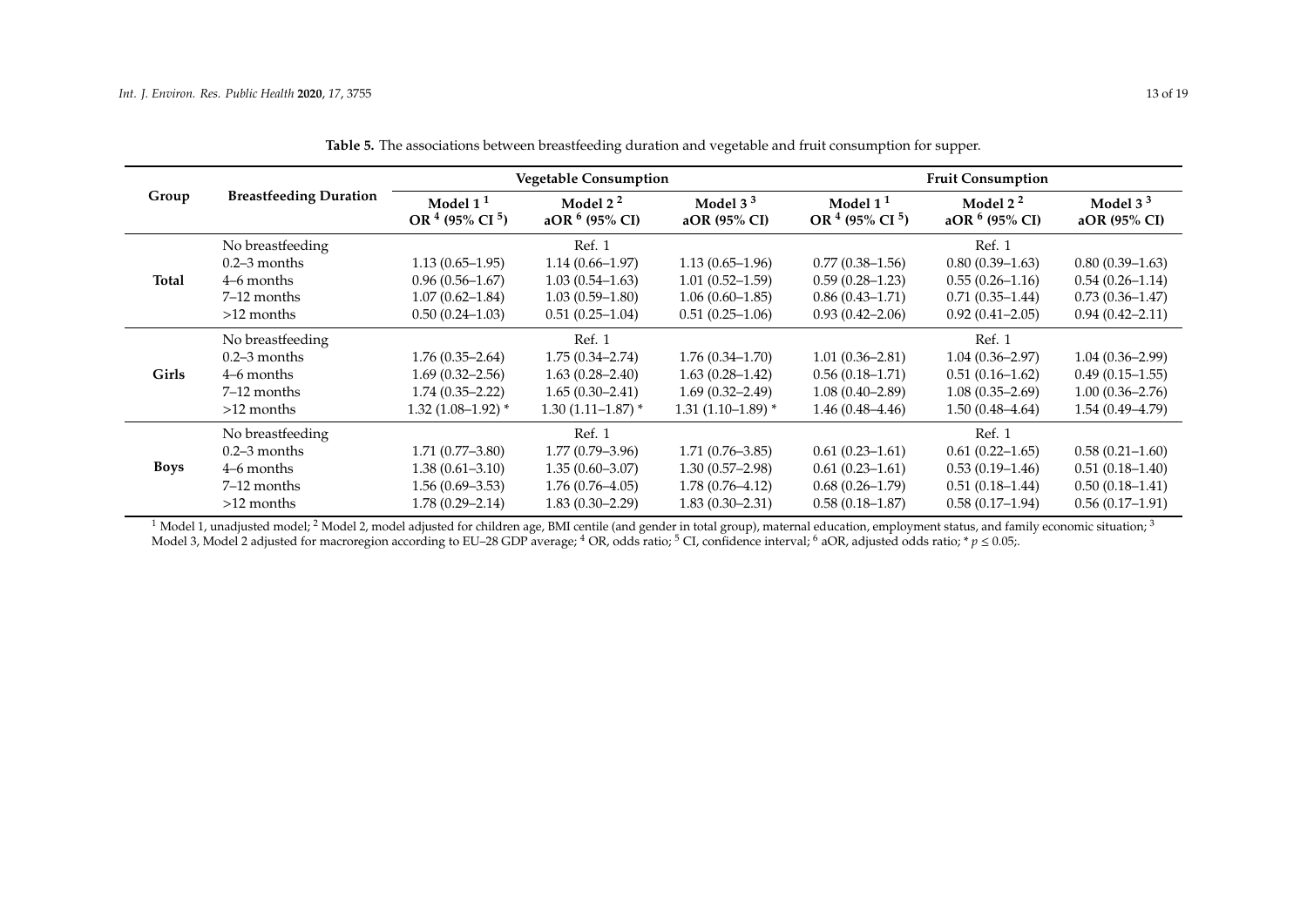|              |                               |                                    | Vegetable and Fruit Consumption 0 x per Day |                            | Vegetable and Fruit Consumption $\geq 5$ x per Day |                                |                            |  |  |
|--------------|-------------------------------|------------------------------------|---------------------------------------------|----------------------------|----------------------------------------------------|--------------------------------|----------------------------|--|--|
| Group        | <b>Breastfeeding Duration</b> | Model $11$<br>OR $4$ (95% CI $5$ ) | Model $22$<br>aOR $6$ (95% CI)              | Model $33$<br>aOR (95% CI) | Model $11$<br>OR $4$ (95% CI $5$ )                 | Model $22$<br>aOR $6$ (95% CI) | Model $33$<br>aOR (95% CI) |  |  |
|              | No breastfeeding              |                                    | Ref. 1                                      |                            |                                                    | Ref. 1                         |                            |  |  |
|              | $0.2-3$ months                | $0.40(0.15-1.09)$                  | $0.39(0.14-1.06)$                           | $0.38(0.14-1.04)$          | $1.74(0.71 - 4.30)$                                | $1.92(0.76 - 4.81)$            | $1.93(0.77 - 4.88)$        |  |  |
| Total        | 4–6 months                    | $0.15(0.20-1.30)$                  | $0.51(0.20-1.31)$                           | $0.50(0.19-1.29)$          | $1.99(0.82 - 4.84)$                                | $2.06(0.83 - 5.10)$            | $2.03(0.81 - 5.05)$        |  |  |
|              | 7–12 months                   | $0.56(0.23 - 1.40)$                | $0.61(0.24 - 1.54)$                         | $0.59(0.23 - 1.51)$        | $1.86(0.76 - 4.55)$                                | $1.57(0.63 - 3.91)$            | $1.64(0.66 - 4.10)$        |  |  |
|              | $>12$ months                  | $0.74(0.14-1.73)$                  | $0.71(0.11-1.71)$                           | $0.75(0.72 - 1.41)$        | $1.55(0.55-4.34)$                                  | $1.60(0.56 - 4.57)$            | $1.65(0.58-4.74)$          |  |  |
|              | No breastfeeding              |                                    | Ref. 1                                      |                            |                                                    | Ref. 1                         |                            |  |  |
|              | $0.2 - 3$ months              | $0.46(0.10-2.14)$                  | $0.42(0.09 - 2.01)$                         | $0.39(0.08-1.89)$          | $1.50(0.43 - 5.17)$                                | $2.02(0.55 - 3.40)$            | $2.08(0.56 - 3.71)$        |  |  |
| <b>Girls</b> | 4–6 months                    | $0.43(0.09-2.00)$                  | $0.43(0.09 - 2.07)$                         | $0.45(0.09 - 2.21)$        | $1.57(0.46 - 5.32)$                                | $1.91(0.53 - 3.91)$            | $1.86(0.51 - 3.82)$        |  |  |
|              | $7-12$ months                 | $0.51(0.12 - 2.14)$                | $0.58(0.13 - 2.36)$                         | $0.59(0.13 - 2.59)$        | $1.86(0.57 - 5.05)$                                | $1.89(0.55 - 3.52)$            | $1.98(0.57 - 3.84)$        |  |  |
|              | $>12$ months                  | $0.57(0.13 - 2.22)$                | $0.51(0.21 - 2.24)$                         | $0.51(0.36 - 2.32)$        | $1.57(0.39 - 5.29)$                                | $2.02(0.47 - 3.42)$            | $2.09(0.49 - 3.88)$        |  |  |
|              | No breastfeeding              |                                    | Ref. 1                                      |                            |                                                    | Ref. 1                         |                            |  |  |
|              | $0.2 - 3$ months              | $0.36(0.10-1.35)$                  | $0.36(0.10-1.35)$                           | $0.36(0.09-1.34)$          | $2.07(0.54 - 7.89)$                                | $2.12(0.54 - 8.24)$            | $2.08(0.53 - 8.22)$        |  |  |
| <b>Boys</b>  | 4–6 months                    | $0.56(0.17-1.83)$                  | $0.58(0.18-1.92)$                           | $0.57(0.17-1.90)$          | $2.55(0.69 - 9.48)$                                | $2.53(0.66 - 9.66)$            | $2.57(0.66 - 9.94)$        |  |  |
|              | 7–12 months                   | $0.62(0.19-2.02)$                  | $0.61(0.18-2.05)$                           | $0.61(0.18-2.08)$          | $1.79(0.45 - 7.07)$                                | $1.47(0.36 - 5.97)$            | $1.57(0.38 - 6.49)$        |  |  |
|              | $>12$ months                  | $0.85(0.60 - 5.64)$                | $0.80(0.58 - 5.58)$                         | $0.81(0.58 - 5.64)$        | $1.55(0.33 - 7.28)$                                | $1.60(0.33 - 7.75)$            | $1.45(0.30 - 7.12)$        |  |  |

Table 6. The associations between breastfeeding duration and total daily number of servings of vegetables and fruit  $(0 \text{ or } \geq 5 \text{ times per day}).$ 

<span id="page-13-0"></span> $^1$  Model 1, unadjusted model;  $^2$  Model 2, model adjusted for children age, BMI centile (and gender in total group), maternal education, employment status, and family economic situation;  $^3$ Model 3, Model 2 adjusted for macroregion according to EU–28 GDP average PKB region; <sup>4</sup> OR, odds ratio; <sup>5</sup> CI, confidence interval; <sup>6</sup> aOR, adjusted odds ratio.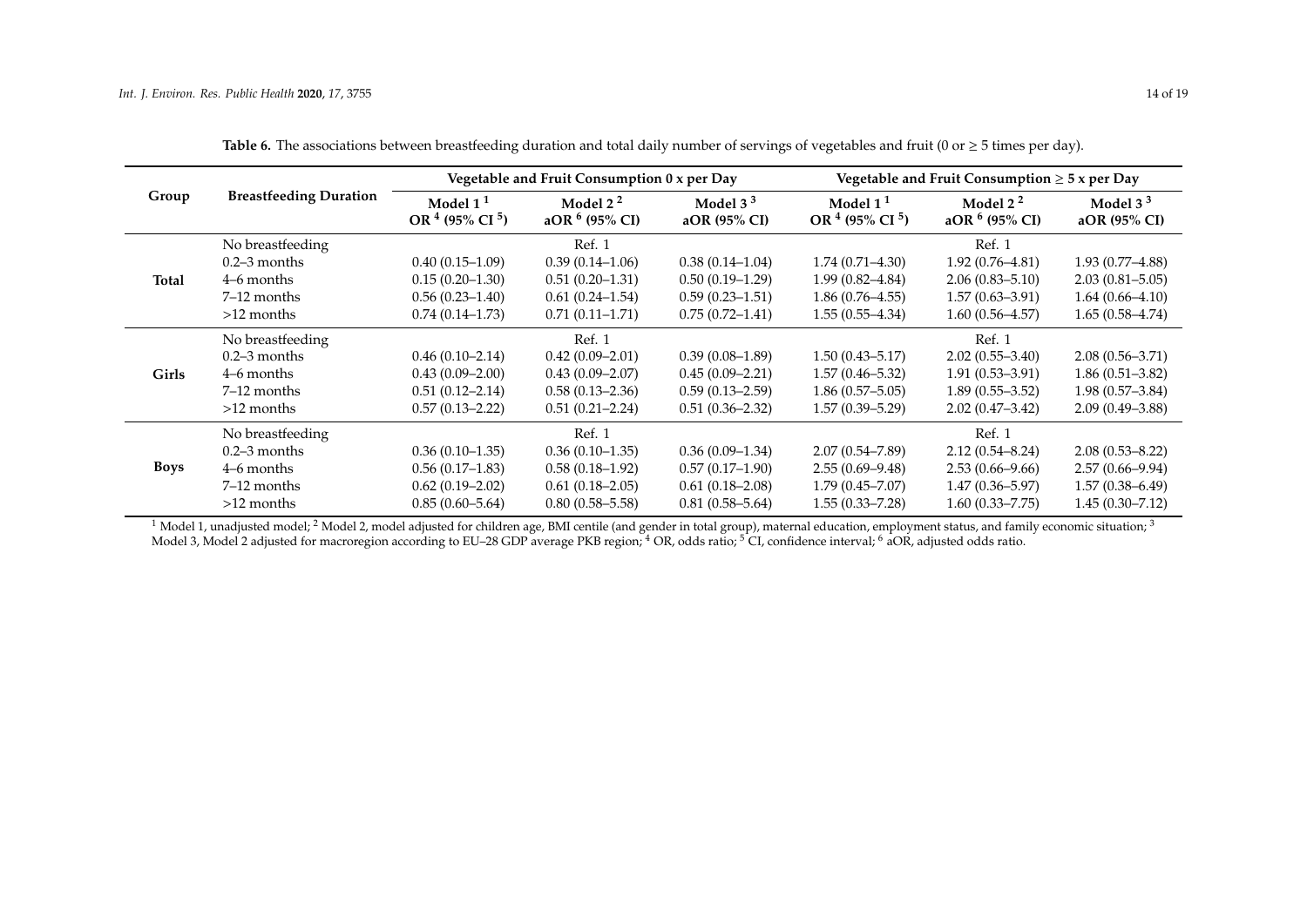#### **4. Discussion**

The present study showed a positive association between breastfeeding and vegetable consumption for breakfast and dinner among children aged 7–12 years. These associations were gender-specific (stronger among girls) and were not diminished by socio-demographic factors. Children who were ever breastfed had significantly higher incidence of eating vegetables for breakfast and for dinner when compared to those never breastfed. This was specifically pronounced in girls. Interestingly, in a case of dinner during which vegetables were consumed by the highest percentage of children, an increasing tendency was observed in relation to breastfeeding, namely, longer duration of breastfeeding resulted in higher odds of vegetable intake in the total population, as well as in both girls and boys, also when the potential confounders were considered. However, there was no association between breastfeeding and total daily number of servings of vegetables and fruit. For fruit, no relationships with breastfeeding was observed, regardless of the children's gender.

Most of the studies that focused on association between breastfeeding (duration or exclusive breastfeeding) and later vegetable and/or fruit intake confirm such relationship, in some cases only for vegetables [\[14,](#page-17-7)[15,](#page-17-8)[20\]](#page-17-14) or for both vegetables and fruit [\[13](#page-17-6)[,21](#page-17-15)[,22\]](#page-17-16). A positive association between duration of breastfeeding and greater consumption of vegetables, but not fruit, was found among Brazilian children aged 4–7 years old [\[14\]](#page-17-7) and in Danish children aged 2–6 years [\[15\]](#page-17-8). Burnier et al. [\[23\]](#page-17-17) concluded that longer exclusive breastfeeding was a predictive factor for higher vegetable consumption in Canadian toddlers. Cooked vegetables, uncooked vegetables, and fruit were consumed more often at 7 years of age, among children breastfed for over 16 weeks when compared to non-breastfed children [\[21\]](#page-17-15). In 4 European cohorts of young children, longer breastfeeding duration was related to higher vegetable intake and also to fruit intake, but only in French (EDEN) and in British (ALSPAC) cohorts, while for the remaining two cohorts (Portuguese Generation XXI and Greek EuroPrevall), the results were less consistent [\[24\]](#page-17-18). The differences between countries (and across the countries) were also indicated by De Wild et al. [\[25\]](#page-17-19).

There might be a few possible explanations of the positive association between breastfeeding and vegetable or fruit consumption. First, infants who are breastfed (ever or for longer period) have higher exposition to a greater variety of flavors that are transmitted from the mother's diet via breast milk, which may increase the acceptance of novel foods, specifically vegetables, during the weaning period and in later life [\[26\]](#page-17-20). Moreover, repeated exposure to a variety of flavors via breast milk may also increase the children's preferences of vegetables (and fruit), which further results in higher intake of those foods [\[27,](#page-17-21)[28\]](#page-18-0). Secondly, mothers that breastfeed their child might have higher health consciousness, and thus offer vegetables and fruit to their children more often and a healthier diet in general [\[29\]](#page-18-1). These women may also have healthier eating habits, including vegetable and fruit intake [\[30\]](#page-18-2); therefore, they may create favorable conditions and serve as a good example to their child [\[14\]](#page-17-7). Nevertheless, higher fruit and particularly vegetable intake in young children related to longer breastfeeding duration was not explained by maternal fruit and vegetable intake in a study across 4 European cohorts [\[24\]](#page-17-18). Finally, breastfeeding promotes parenting feeding styles that are less controlling and more responsive to infant reactions, which increases infant responsibility for food intake. This, in turn, may result in less picky eating among children in later life. Food neophobia and pickiness negatively influence vegetable and fruit intake [\[23,](#page-17-17)[31,](#page-18-3)[32\]](#page-18-4). However, in our study, we found an association between breastfeeding and vegetable consumption on main meals like breakfast and dinner but no significant association with the total number of servings of vegetables and fruit during a day. Such specific relationships should be addressed in further research when also other methods of dietary data collection would be applied.

The lack of association between breastfeeding and fruit intake found in our study and in some others might be due to different sensory properties of vegetables vs. fruit. Sweet flavor, more typical of fruit than of vegetables, is the most preferred flavor in humans, which is inborn as sweetness is related to readily available calories from carbohydrates [\[26](#page-17-20)[,33\]](#page-18-5). On the contrary, inborn rejection of bitter flavors, which are characteristic of plenty of vegetables, has to be overcome by repeated experience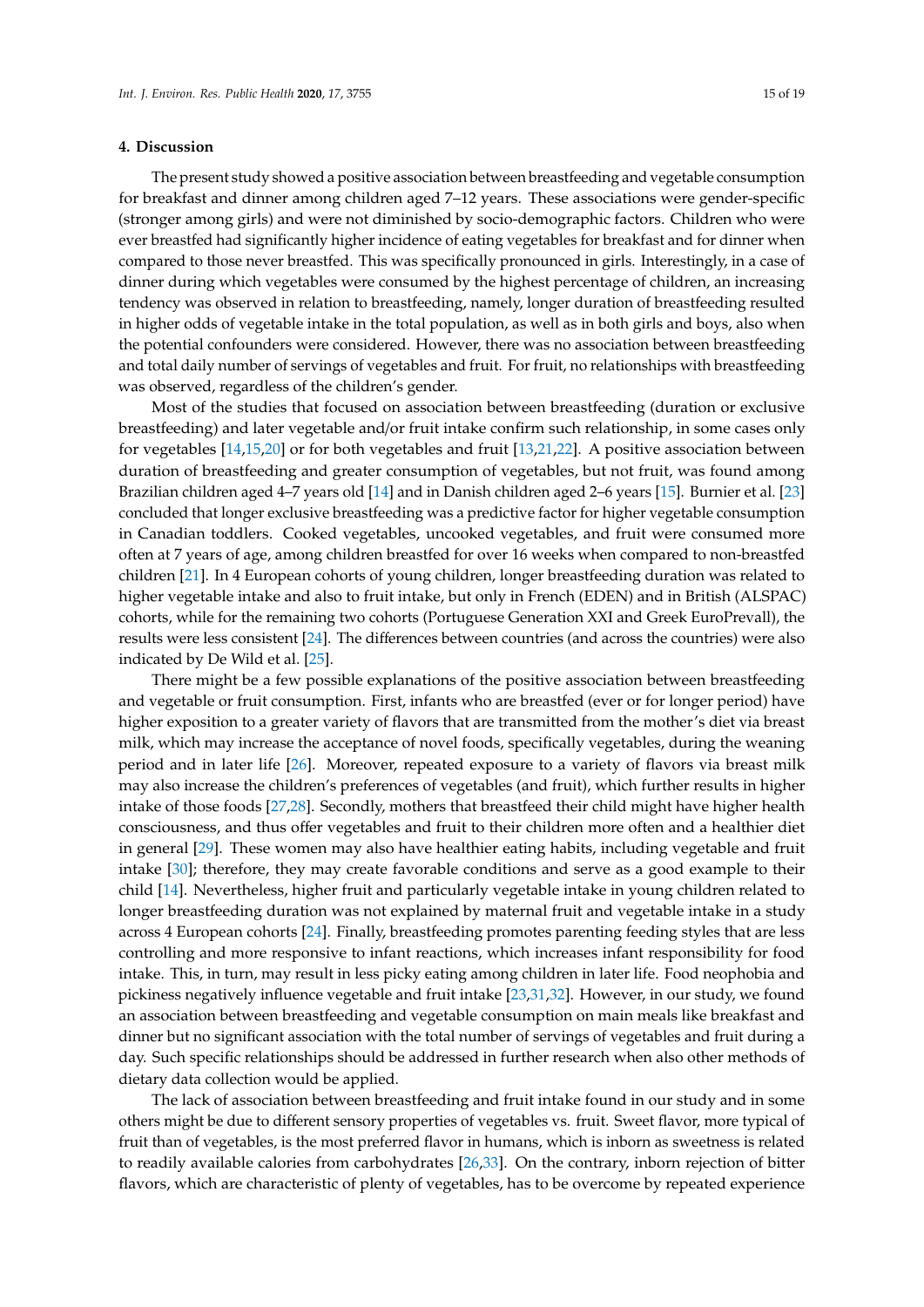with such flavors [\[28,](#page-18-0)[33\]](#page-18-5). This, as was mentioned above, takes place during breastfeeding as long as the vegetables are part of the mother's diet [\[26\]](#page-17-20). Another explanation of why breastfeeding was not related to fruit intake in our study and in other ones may be that fruit is the most common first complementary food given to infants in many countries. In turn, this is associated with generally high fruit intake among children, and as such, the differences, particularly significant ones, are more difficult to detect [\[20\]](#page-17-14).

Our study showed that the association between breastfeeding and vegetable intake was more pronounced among girls than boys. One of the reasons might be that among girls, higher heterogeneity in consumption of vegetable (combined with fruit) was observed. Among girls in the older age group, the numbers ranged from 4.6% (neither vegetables nor fruit were eaten during or between meals) to 32.2% (when vegetables and fruit were eaten 3 times per day), while for boys the numbers ranged from 7.9% to 32.0% (when vegetables and fruit were eaten 2 times per day). Besides, among girls, a shift into higher frequencies of vegetable and fruit consumption was found. Higher or more frequent intake of fruit and vegetables among girls than boys is known from the literature [\[34](#page-18-6)[,35\]](#page-18-7).

The association between breastfeeding and vegetable and/or fruit consumption can be modified by potential confounders. According to the literature, maternal education and socio-economic status are among the strongest ones. Children of more educated mothers tend to have higher intake of vegetables [\[23,](#page-17-17)[36\]](#page-18-8) and diets of higher quality in general [\[22](#page-17-16)[,37](#page-18-9)[,38\]](#page-18-10). Similar direct association between socio-economic status of mothers and eating habits of their children is observed [\[36,](#page-18-8)[38](#page-18-10)[,39\]](#page-18-11). In our study, inclusion into multivariate analysis of the maternal education and employment status, family economic situation (Model 2), and additionally macroregion according to EU-28 GDP average (Model 3) has not altered the general findings on the association between breastfeeding and later vegetable intake and on the lack of association between breastfeeding and later fruit intake among children.

It is worth worrying about the fact that only 11% of children in our study consumed vegetables and fruit at least five times a day. Five servings a day of vegetables and fruit (at least 400 g) per person is recommended by the 2002 Joint WHO/FAO Expert Consultation on Diet, Nutrition, and the Prevention of Chronic Diseases [\[40\]](#page-18-12). Increasing fruit and vegetable intake is one of the key recommendations of the Global Strategy on Diet, Physical Activity, and Health and is stated as an important approach to prevent childhood obesity [\[41\]](#page-18-13). Polish Dietary Guidelines for children aged 4–18 years recommend to eat a variety of vegetables and fruit as often and as much as possible [\[42\]](#page-18-14). Diets rich in fruit and vegetables, not only throughout the whole life but specifically during childhood, have been related to lower risks of developing chronic diseases such as diabetes, cancer, and cardiovascular illness, as well as obesity [\[43\]](#page-18-15). Those protective effects may result from the presence and combination of many constituents, like antioxidants, fiber, phytoestrogens, isoflavones, coumarins, glucosinolates, and antiinflammatory agents [\[44–](#page-18-16)[47\]](#page-18-17).

#### *Strengths and Limitations*

The main strengths of this study were the prospective design and the relatively large representative study population, which allows for high confidence in the study results. It was the national population-based sample, with a good selection of the study group, mother-child pairs, carried out by professional interviewers in the respondents' homes. Moreover, children's responses were verified by parents. Additionally, we were able to control for several confounding factors, which is a good basis for the creation of generalizations.

Nevertheless, the current study had some limitations. Firstly, we only examined the frequency of fruit and vegetable consumption, without specifying the size of consumed portions. We are aware of the fact that the frequency of food consumption does not reflect the actual intake of food consumed in an accurate manner. Therefore, we could only test the association between breastfeeding and "almost everyday consumption" of fruit and vegetables in meals. However, other authors also used this method of collecting data [\[13,](#page-17-6)[14\]](#page-17-7). Secondly, we lacked information on the maternal diet, and specifically the consumption of vegetable and fruit, which is also a predictor of children's fruit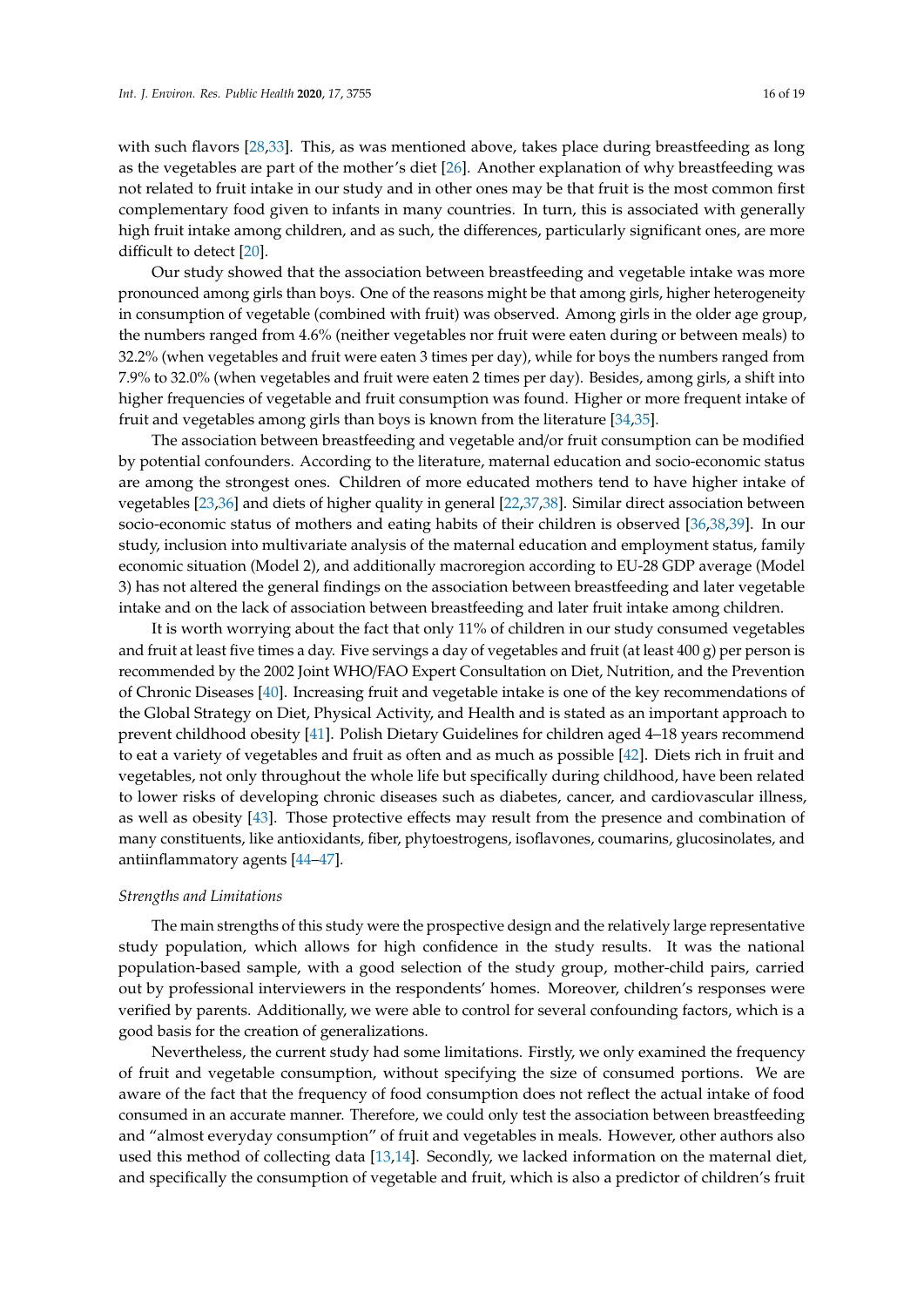and vegetable intake [\[34](#page-18-6)[,35](#page-18-7)[,37](#page-18-9)[,39\]](#page-18-11). Finally, anthropometric data (height, weight of children) were proxy-reported by the mother; therefore, these data were included only as a confounder factor in logistic regression analysis.

#### **5. Conclusions**

In conclusion, a longer breastfeeding duration was associated with a higher frequency of vegetable consumption for breakfast and dinner but not with the total daily number of times of vegetable and fruit intake among Polish children aged 7–12 years. Those associations were gender-specific (stronger among girls) and were not diminished by socio-demographic factors. Furthermore, the association between breastfeeding and later fruit consumption was not detected.

Our study demonstrates some interesting findings that can be directed to formulate relevant, effective intervention programs and policies targeting higher intake of vegetables (and fruit) among children and adolescents. Due to adventitious properties, vegetables and fruit protect against a wide range of illnesses in childhood and adulthood. Moreover, the obtained data could be useful for comparing the results with those from other countries. Still, further studies are also recommended in order to confirm these observations in other European or non-European countries.

**Supplementary Materials:** The following are available online at http://[www.mdpi.com](http://www.mdpi.com/1660-4601/17/11/3755/s1)/1660-4601/17/11/3755/s1. Table S1: The associations between breastfeeding duration and vegetable and fruit consumption for second breakfast. Table S2: The associations between breastfeeding duration and vegetable and fruit consumption between meals.

Author Contributions: J.H., M.J.-B., M.G., D.G. (Dominika Głąbska), D.G. (Dominika Guzek), M.H., and K.G. designed the study; M.A.Z. analyzed the data; M.A.Z., D.G. (Dominika Głąbska), and D.G. (Dominika Guzek) conducted the statistical analyses; J.H., M.A.Z., M.J.-B, M.G., D.G. (Dominika Głąbska), and D.G. (Dominika Guzek) interpreted the data and wrote the manuscript; M.A.Z. and M.H. were responsible for data visualization; J.H. and K.G. were involved in the funding acquisition in respect to the project and managing of the project; J.H. and K.G. revised the manuscript critically for important intellectual content. All authors have read and agreed to the published version of the manuscript.

**Funding:** The study was financially supported by Carrefour Foundation (Agreement ABC No.3/2017), and from sources of the Polish Ministry of Sciences and Higher Education within funds of the Institute of Human Nutrition Sciences, Warsaw University of Life Sciences (WULS), for scientific research.

**Acknowledgments:** Thanks are expressed to the participants for their contributions to the study.

**Conflicts of Interest:** The authors declare no conflicts of interest. The funding sponsors had no role in the study design, data collection, analysis or interpretation of the data, the writing of the manuscript, or the decision to publish the results.

#### **References**

- <span id="page-16-0"></span>1. WHO. Global Strategy for Infant and Young Child Feeding. Available online: https://[www.who.int](https://www.who.int/maternal_child_adolescent/documents/9241562218/en/)/maternal\_ [child\\_adolescent](https://www.who.int/maternal_child_adolescent/documents/9241562218/en/)/documents/9241562218/en/ (accessed on 8 March 2020).
- <span id="page-16-1"></span>2. UNICEF. *1990–2005 Celebrating the Innocenti Declaration on the Protection, Promotion and Support of Breastfeeding. Past Achievements, Present Challenges and the Way Forward for Infant and Young Child Feeding*; UNICEF Innocenti Research Centre: Florence, Italy, 2005; ISBN 888912931X.
- <span id="page-16-2"></span>3. Martin, C.; Ling, P.R.; Blackburn, G. Review of Infant Feeding: Key Features of Breast Milk and Infant Formula. *Nutrients* **2016**, *8*, 279. [\[CrossRef\]](http://dx.doi.org/10.3390/nu8050279) [\[PubMed\]](http://www.ncbi.nlm.nih.gov/pubmed/27187450)
- <span id="page-16-3"></span>4. WHO. Infant and Young Child Feeding. Available online: https://[www.who.int](https://www.who.int/news-room/fact-sheets/detail/infant-and-young-child-feeding)/news-room/fact-sheets/ detail/[infant-and-young-child-feeding](https://www.who.int/news-room/fact-sheets/detail/infant-and-young-child-feeding) (accessed on 13 February 2020).
- <span id="page-16-4"></span>5. Sankar, M.J.; Sinha, B.; Chowdhury, R.; Bhandari, N.; Taneja, S.; Martines, J.; Bahl, R. Optimal breastfeeding practices and infant and child mortality: A systematic review and meta-analysis. *Acta Paediatr.* **2015**, *104*, 3–13. [\[CrossRef\]](http://dx.doi.org/10.1111/apa.13147) [\[PubMed\]](http://www.ncbi.nlm.nih.gov/pubmed/26249674)
- <span id="page-16-5"></span>6. WHO. Long-term Effects of Breastfeeding: A Systematic Review. Available online: [https:](https://www.who.int/maternal_child_adolescent/documents/breastfeeding_long_term_effects/en/2013)// www.who.int/maternal\_child\_adolescent/documents/[breastfeeding\\_long\\_term\\_e](https://www.who.int/maternal_child_adolescent/documents/breastfeeding_long_term_effects/en/2013)ffects/en/2013 (accessed on 8 February 2020).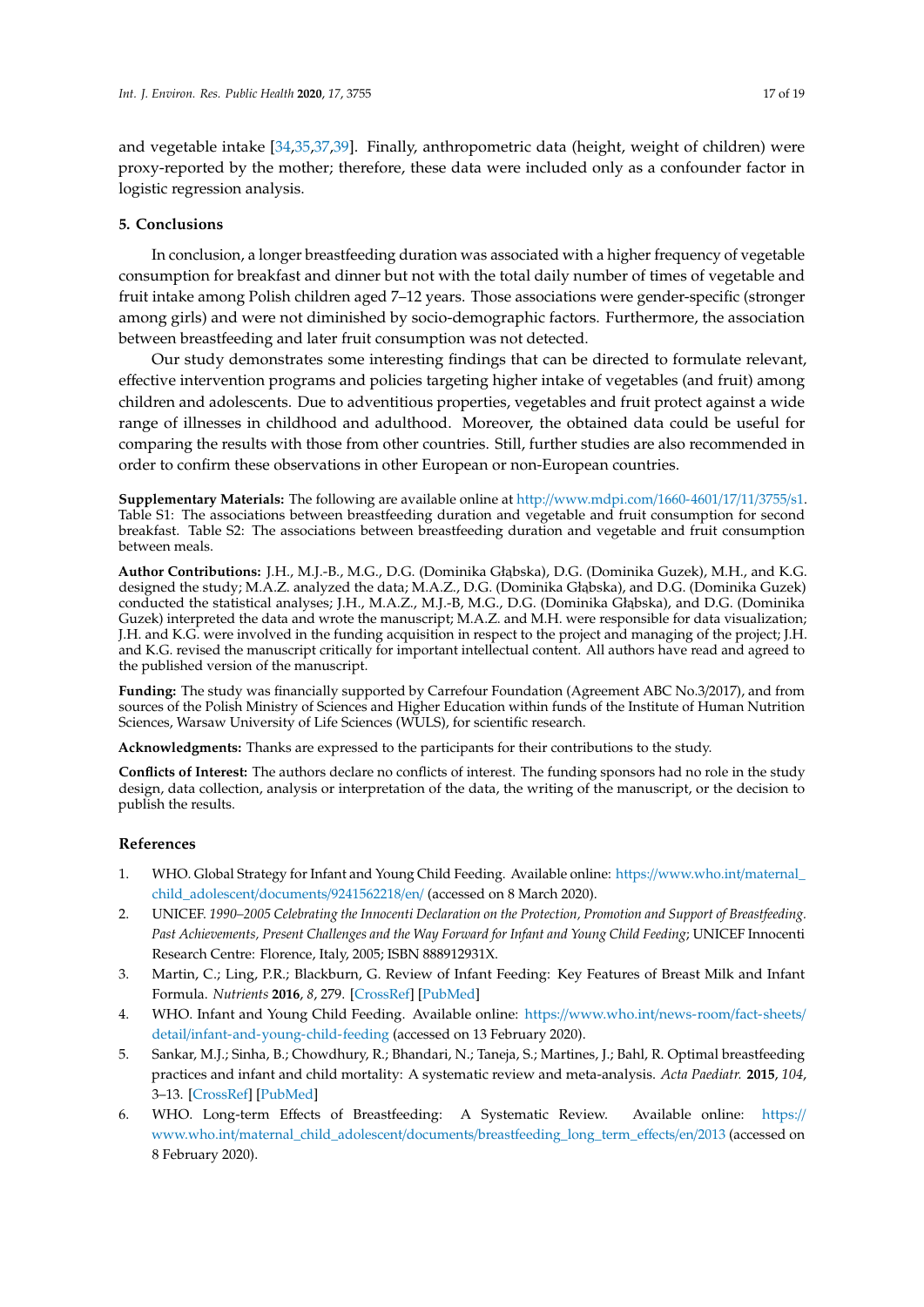- <span id="page-17-0"></span>7. Victora, C.G.; Bahl, R.; Barros, A.J.; França, G.V.; Horton, S.; Krasevec, J.; Murch, S.; Sankar, M.J.; Walker, N.; Rollins, N.C. Lancet Breastfeeding Series Group. Breastfeeding in the 21st century: Epidemiology, mechanisms, and lifelong effect. *Lancet* **2016**, *387*, 475–490. [\[CrossRef\]](http://dx.doi.org/10.1016/S0140-6736(15)01024-7)
- <span id="page-17-1"></span>8. Horta, B.L.; Loret de Mola, C.; Victora, C.G. Long-term consequences of breastfeeding on cholesterol, obesity, systolic blood pressure and type 2 diabetes: A systematic review and meta-analysis. *Acta Paediatr.* **2015**, *104*, 30–37. [\[CrossRef\]](http://dx.doi.org/10.1111/apa.13133) [\[PubMed\]](http://www.ncbi.nlm.nih.gov/pubmed/26192560)
- <span id="page-17-2"></span>9. Yan, J.; Liu, L.; Zhu, Y.; Huang, G.; Wang, P.P. The association between breastfeeding and childhood obesity: A meta-analysis. *BMC Public Health* **2014**, *14*, 1267. [\[CrossRef\]](http://dx.doi.org/10.1186/1471-2458-14-1267) [\[PubMed\]](http://www.ncbi.nlm.nih.gov/pubmed/25495402)
- <span id="page-17-3"></span>10. Horta, B.L.; Loret De Mola, C.; Victora, C.G. Breastfeeding and intelligence: A systematic review and meta-analysis. *Acta Paediatr. Int. J. Paediatr.* **2015**, *104*, 14–19. [\[CrossRef\]](http://dx.doi.org/10.1111/apa.13139)
- <span id="page-17-13"></span><span id="page-17-4"></span>11. Weng, S.F.; Redsell, S.A.; Swift, J.A.; Yang, M.; Glazebrook, C.P. Systematic review and meta-analyses of risk factors for childhood overweight identifiable during infancy. *Arch. Dis. Child.* **2012**, *97*, 1019–1026. [\[CrossRef\]](http://dx.doi.org/10.1136/archdischild-2012-302263)
- <span id="page-17-5"></span>12. Robinson, S.M. Infant nutrition and lifelong health: Current perspectives and future challenges. *J. Dev. Orig. Health Dis.* **2015**, *6*, 384–389. [\[CrossRef\]](http://dx.doi.org/10.1017/S2040174415001257)
- <span id="page-17-6"></span>13. Perrine, C.G.; Galuska, D.A.; Thompson, F.E.; Scanlon, K.S. Breastfeeding duration is associated with child diet at 6 years. *Pediatrics* **2014**, *134*, S50–S55. [\[CrossRef\]](http://dx.doi.org/10.1542/peds.2014-0646I)
- <span id="page-17-7"></span>14. Soldateli, B.; Vigo, A.; Giugliani, E.R.J. Effect of Pattern and Duration of Breastfeeding on the Consumption of Fruits and Vegetables among Preschool Children. *PLoS ONE* **2016**, *11*, e0148357. [\[CrossRef\]](http://dx.doi.org/10.1371/journal.pone.0148357)
- <span id="page-17-8"></span>15. Specht, I.O.; Rohde, J.F.; Olsen, N.J.; Heitmann, B.L. Duration of exclusive breastfeeding may be related to eating behaviour and dietary intake in obesity prone normal weight young children. *PLoS ONE* **2018**, *13*, e0200388. [\[CrossRef\]](http://dx.doi.org/10.1371/journal.pone.0200388) [\[PubMed\]](http://www.ncbi.nlm.nih.gov/pubmed/29995949)
- <span id="page-17-9"></span>16. Kowalkowska, J.; Wadolowska, L.; Hamulka, J.; Wojtas, N.; Czlapka-Matyasik, M.; Kozirok, W.; Bronkowska, M.; Sadowska, J.; Naliwajko, S.; Dziaduch, I.; et al. Reproducibility of a Short-Form, Multicomponent Dietary Questionnaire to Assess Food Frequency Consumption, Nutrition Knowledge, and Lifestyle (SF-FFQ4PolishChildren) in Polish Children and Adolescents. *Nutrients* **2019**, *11*, 2929. [\[CrossRef\]](http://dx.doi.org/10.3390/nu11122929) [\[PubMed\]](http://www.ncbi.nlm.nih.gov/pubmed/31816859)
- <span id="page-17-10"></span>17. BMI Centile Calculator. Available online: http://olaf.czd.pl/index.php?option=[com\\_content&view](http://olaf.czd.pl/index.php?option=com_content&view=article&id=103:kalkulator)=article& id=[103:kalkulator](http://olaf.czd.pl/index.php?option=com_content&view=article&id=103:kalkulator) (accessed on 14 February 2020).
- <span id="page-17-11"></span>18. Kułaga, Z.; Litwin, M.; Tkaczyk, M.; Palczewska, I.; Zajączkowska, M.; Zwolińska, D.; Krynicki, T.; Wasilewska, A.; Moczulska, A.; Morawiec-Knysak, A.; et al. Polish 2010 growth references for school-aged children and adolescents. *Eur. J. Pediatr.* **2011**, *170*, 599–609. [\[CrossRef\]](http://dx.doi.org/10.1007/s00431-010-1329-x) [\[PubMed\]](http://www.ncbi.nlm.nih.gov/pubmed/20972688)
- <span id="page-17-12"></span>19. Eurostat. GDP at Regional Level. Available online: https://ec.europa.eu/eurostat/[statistics-explained](https://ec.europa.eu/eurostat/statistics-explained/index.php/GDP_at_regional_level#Regional_GDP_per_capita)/index. php/[GDP\\_at\\_regional\\_level#Regional\\_GDP\\_per\\_capita](https://ec.europa.eu/eurostat/statistics-explained/index.php/GDP_at_regional_level#Regional_GDP_per_capita) (accessed on 4 July 2019).
- <span id="page-17-14"></span>20. Möller, L.M.; De Hoog, M.L.A.; Van Eijsden, M.; Gemke, R.J.B.J.; Vrijkotte, T.G.M. Infant nutrition in relation to eating behaviour and fruit and vegetable intake at age 5 years. *Br. J. Nutr.* **2013**, *109*, 564–571. [\[CrossRef\]](http://dx.doi.org/10.1017/S0007114512001237)
- <span id="page-17-15"></span>21. Scholtens, S.; Brunekreef, B.; Smit, H.A.; Gast, G.C.M.; Hoekstra, M.O.; De Jongste, J.C.; Postma, D.S.; Gerritsen, J.; Seidell, J.C.; Wijga, A.H. Do differences in childhood diet explain the reduced overweight risk in breastfed children? *Obesity* **2008**, *16*, 2498–2503. [\[CrossRef\]](http://dx.doi.org/10.1038/oby.2008.403)
- <span id="page-17-16"></span>22. Scott, J.; Chih, T.; Oddy, W. Food Variety at 2 Years of Age is Related to Duration of Breastfeeding. *Nutrients* **2012**, *4*, 1464–1474. [\[CrossRef\]](http://dx.doi.org/10.3390/nu4101464)
- <span id="page-17-17"></span>23. Burnier, D.; Dubois, L.; Girard, M. Exclusive breastfeeding duration and later intake of vegetables in preschool children. *Eur. J. Clin. Nutr.* **2011**, *65*, 196–202. [\[CrossRef\]](http://dx.doi.org/10.1038/ejcn.2010.238)
- <span id="page-17-18"></span>24. De Lauzon-Guillain, B.; Jones, L.; Oliveira, A.; Moschonis, G.; Betoko, A.; Lopes, C.; Moreira, P.; Manios, Y.; Papadopoulos, N.G.; Emmett, P.; et al. The influence of early feeding practices on fruit and vegetable intake among preschool children in 4 European birth cohorts. *Am. J. Clin. Nutr.* **2013**, *98*, 804–812. [\[CrossRef\]](http://dx.doi.org/10.3945/ajcn.112.057026)
- <span id="page-17-19"></span>25. De Wild, V.W.; Jager, G.; Olsen, A.; Costarelli, V.; Boer, E.; Zeinstra, G.G. Breast-feeding duration and child eating characteristics in relation to later vegetable intake in 2-6-year-old children in ten studies throughout Europe. *Clay Miner.* **2018**, *21*, 2320–2328. [\[CrossRef\]](http://dx.doi.org/10.1017/S1368980018000769)
- <span id="page-17-20"></span>26. Mennella, J.A.; Daniels, L.M.; Reiter, A.R. Learning to like vegetables during breastfeeding: A randomized clinical trial of lactating mothers and infants. *Am. J. Clin. Nutr.* **2017**, *106*, 67–76. [\[CrossRef\]](http://dx.doi.org/10.3945/ajcn.116.143982)
- <span id="page-17-21"></span>27. Beauchamp, G.K.; Mennella, J.A. Flavor Perception in Human Infants: Development and Functional Significance. *Digestion* **2011**, *83*, 1–6. [\[CrossRef\]](http://dx.doi.org/10.1159/000323397) [\[PubMed\]](http://www.ncbi.nlm.nih.gov/pubmed/21389721)